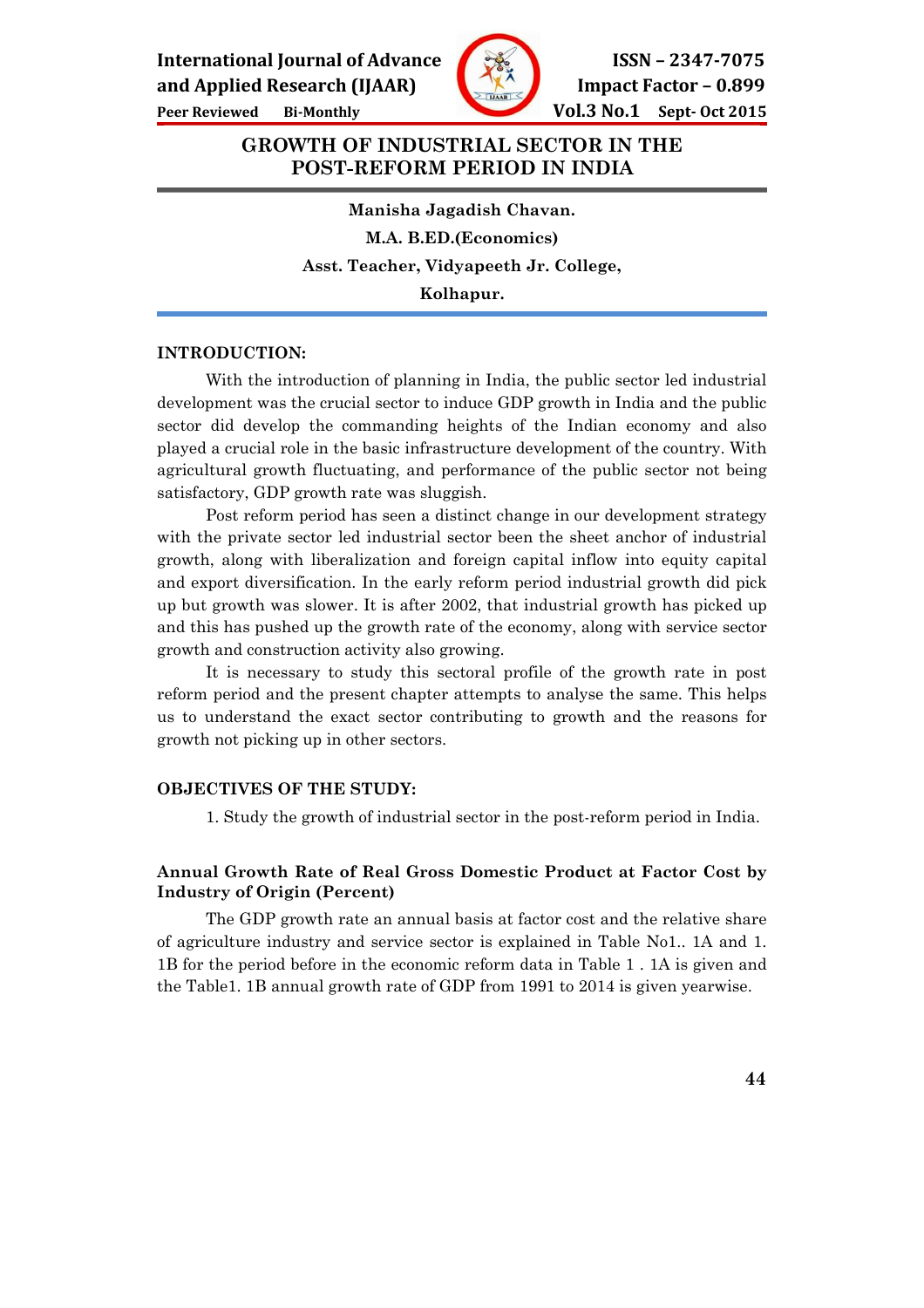| Year    | $\vec{a}$<br>Jomestic Product<br>Gross<br>Factor Cost<br>Annual | $\&$ Quarrying<br>Forestry & Fishing,<br>Agriculture,<br>Mining | ళ<br>Manufacturing,<br>Water Supply<br>Construction,<br>Electricity, Gas | Communication<br>Trade, Hotels,<br>Transport & | Estate & Business<br>Insurance, Real<br>Financing,<br>Services | Services<br>Community, Social<br>& Personal |
|---------|-----------------------------------------------------------------|-----------------------------------------------------------------|--------------------------------------------------------------------------|------------------------------------------------|----------------------------------------------------------------|---------------------------------------------|
| 1951-52 | 2.3                                                             | 1.9                                                             | 4.6                                                                      | 2.6                                            | 2.3                                                            | 3.0                                         |
| 1961-62 | 3.1                                                             | 0.3                                                             | 6.9                                                                      | 6.5                                            | 4.3                                                            | 4.7                                         |
| 1971-72 | 1.0                                                             | $-1.7$                                                          | $2.5\,$                                                                  | 2.3                                            | $5.2\,$                                                        | 4.5                                         |
| 1981-82 | 5.6                                                             | $5.2\,$                                                         | 7.4                                                                      | 6.1                                            | 8.1                                                            | 2.1                                         |
| 1990-91 | 5.3                                                             | 4.7                                                             | 6.9                                                                      | 5.2                                            | 6.2                                                            | 4.4                                         |
| $\sim$  | $\mathbf{r}$                                                    | $\bullet$<br>$\sim$                                             | 0.0101                                                                   | . .<br>$\sim$                                  | $\mathbf{v}$<br>. .                                            | $\mathbf{r}$<br>$\rightarrow$               |

Table No. 1.1A :Annual Growth Rate of Real Gross Domestic Product at Factor Cost by Industry of Origin (Percent)

Source : Economic Survey, 2013-14 (Statistical Appendix, p. 7)

 Data in Table1. 1A showed that between 1951 and 1991 annual growth rate of GDP increased from 2.3 percent in 1951-52 to 5.3 percent in 1991. This growth however has fluctuations. In 1951-52 agriculture and allied sectors growth rate was 1.9 percent, industry and allied activities 4.6 percent, service sector 2.6 percent. The data in table reveals that manufacturing, construction and allied activities growth rate is highest in 1990-91, the GDP growth was 5.3 percent and industrywise growth rate was 6.9 percent , whereas agriculture and allied sectors growth was 4.7 percent.

 Data in Table1. 1B showed that annual growth rate of real gross domestic product at factor cost 1991 to 2013-14. The table is divided into four parts – (I) 1991-2000, (II) 2000-2006, (III) 2006-2010 and (IV) 2010-2014.

 During 1991 and 2000 annual growth rate of GDP increased from 1.4 percent in 1991-92, which further increased and showed significant growth which recorded 8.0 percent in 1999-2000. In 1991-92 agriculture and allied sectors growth was negative and recorded the growth rate as  $-1.4$  percent at the same time industry and allied sector also showed negative growth as – 0.1 percent. While the service sector recorded significant positive growth rate at 2.3 percent. In the year 1999-2000 the growth rate of service sector was declined at 11.4 percent, manufacturing construction and allied activities increased with fluctuation and recorded 6.2 percent but the agriculture, forestry and allied sector declined at 2.8 percent.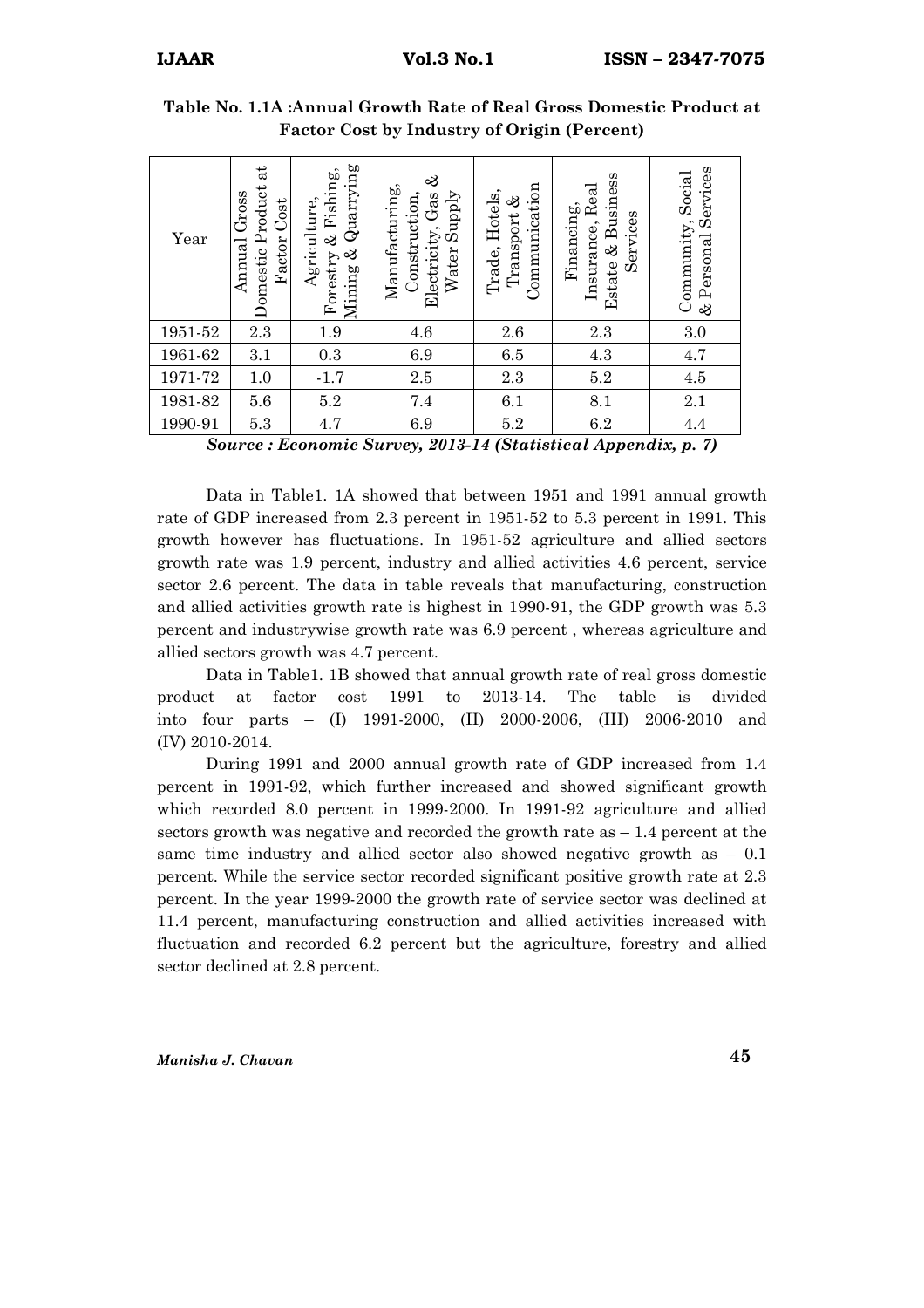| Year                | Domestic Product<br>at Factor Cost<br>Annual Gross | Forestry & Fishing,<br>Agriculture,<br>Quarrying<br>Mining & | ళ<br>Manufacturing,<br>Electricity, Gas<br>Construction,<br>Water Supply | Communication<br>Trade, Hotels,<br>Transport & | Estate & Business<br>Insurance, Real<br>Financing,<br>Services | & Personal Services<br>Community, Social |
|---------------------|----------------------------------------------------|--------------------------------------------------------------|--------------------------------------------------------------------------|------------------------------------------------|----------------------------------------------------------------|------------------------------------------|
| 1991-92             | 1.4                                                | $-1.4$                                                       | $-0.1$                                                                   | 2.3                                            | 10.8                                                           | $2.6\,$                                  |
| 1992-93             | 5.4                                                | 6.0                                                          | 3.6                                                                      | $5.6\,$                                        | 5.4                                                            | 6.0                                      |
| 1993-94             | 5.7                                                | 3.1                                                          | 6.1                                                                      | $6.9\,$                                        | 11.2                                                           | $4.5\,$                                  |
| 1994-95             | 6.4                                                | $5.2\,$                                                      | 9.1                                                                      | $\rm 9.9$                                      | $\rm 3.9$                                                      | $\overline{2.3}$                         |
| 1995-96             | 7.3                                                | $0.0\,$                                                      | 12.0                                                                     | 13.4                                           | 8.1                                                            | 7.3                                      |
| 1996-97             | 8.0                                                | 8.9                                                          | 7.2                                                                      | 8.1                                            | $6.2\,$                                                        | 8.1                                      |
| 1997-98             | 4.3                                                | $-1.3$                                                       | $3.3\,$                                                                  | $7.5\,$                                        | 11.7                                                           | $\overline{8.3}$                         |
| 1998-99             | 6.7                                                | 5.9                                                          | 4.3                                                                      | $7.7\,$                                        | 7.8                                                            | 9.7                                      |
| 1999-2000           | 8.0                                                | $\overline{2.8}$                                             | $6.2\,$                                                                  | 11.4                                           | 13.0                                                           | 12.0                                     |
| 2000-01             | 4.1                                                | $\rm 0.3$                                                    | $6.5\,$                                                                  | 6.4                                            | $\!.5$                                                         | $4.6\,$                                  |
| $2001 - 02$         | 5.4                                                | 5.5                                                          | 2.7                                                                      | $\!\!\!\!\!8.6$                                | 6.2                                                            | $4.0\,$                                  |
| $2002 - 03$         | 3.9                                                | $-4.9$                                                       | $7.1\,$                                                                  | 8.3                                            | $\overline{7.2}$                                               | $\rm 3.8$                                |
| 2003-04             | 8.0                                                | 8.2                                                          | 7.9                                                                      | 11.2                                           | $5.3\,$                                                        | $5.3\,$                                  |
| 2004-05             | 7.1                                                | 1.1                                                          | 10.0                                                                     | 9.5                                            | 7.7                                                            | $6.8\,$                                  |
| 2005-06             | 9.5                                                | 4.6                                                          | 10.7                                                                     | $12.0\,$                                       | $12.6\,$                                                       | $7.1\,$                                  |
| 2006-07             | 9.6                                                | $4.6\,$                                                      | 12.7                                                                     | 11.6                                           | 14.0                                                           | 2.8                                      |
| 2007-08             | 9.3                                                | $5.5\,$                                                      | $10.3\,$                                                                 | $10.9\,$                                       | $12.0\,$                                                       | 6.9                                      |
| 2008-09             | 6.7                                                | 0.4                                                          | 4.7                                                                      | $7.5\,$                                        | $12.0\,$                                                       | $12.5\,$                                 |
| 2009-10             | 8.6                                                | $1.5\,$                                                      | 9.5                                                                      | $10.4\,$                                       | 9.7                                                            | 11.7                                     |
| 2010-11<br>(3R)     | 8.9                                                | 8.3                                                          | 7.6                                                                      | $12.2\,$                                       | $10.0\,$                                                       | $4.2\,$                                  |
| $2011 - 12$<br>(2R) | 6.7                                                | 4.4                                                          | $\!\!\!\!\!8.5$                                                          | $\overline{4.3}$                               | 11.3                                                           | 4.9                                      |
| $2012 - 13$<br>(1R) | 4.5                                                | $1.0\,$                                                      | $1.2\,$                                                                  | $5.1\,$                                        | 10.9                                                           | $5.3\,$                                  |
| 2013-14 (PE)        | 4.7                                                | 4.0                                                          | $0.5\,$                                                                  | $3.0\,$                                        | 12.9                                                           | $5.6\,$                                  |

Table No. 1.1B: Annual Growth Rate of Real Gross Domestic Product at Factor Cost by Industry of Origin (Percent)

Source: Economic Survey 2013-14, Government of India, Ministry of Finance, (Statistical Appendix, p. 7)

 In the second part the table showed the growth rate of GDP as 4.1 percent in 2000 to 2001 which increased with fluctuation and recorded as 9.5 percent in 2005-06. In 2000-01 agriculture sector shows drastic reduction at 0.3 percen. In 2005-06 agriculture and allied sector showed growth rate of 4.6 percent, while industry had rapid growth rate of 10.7 percent.

 In the third part the table B showed that in 2006-07 annual growth rate of GDP stood at 9.6 percent, which is decreased in 2009-10 and showed 8.6 percent growth.In 2009-10 the GDP growth rate increased at 8.6 percent, agriculture and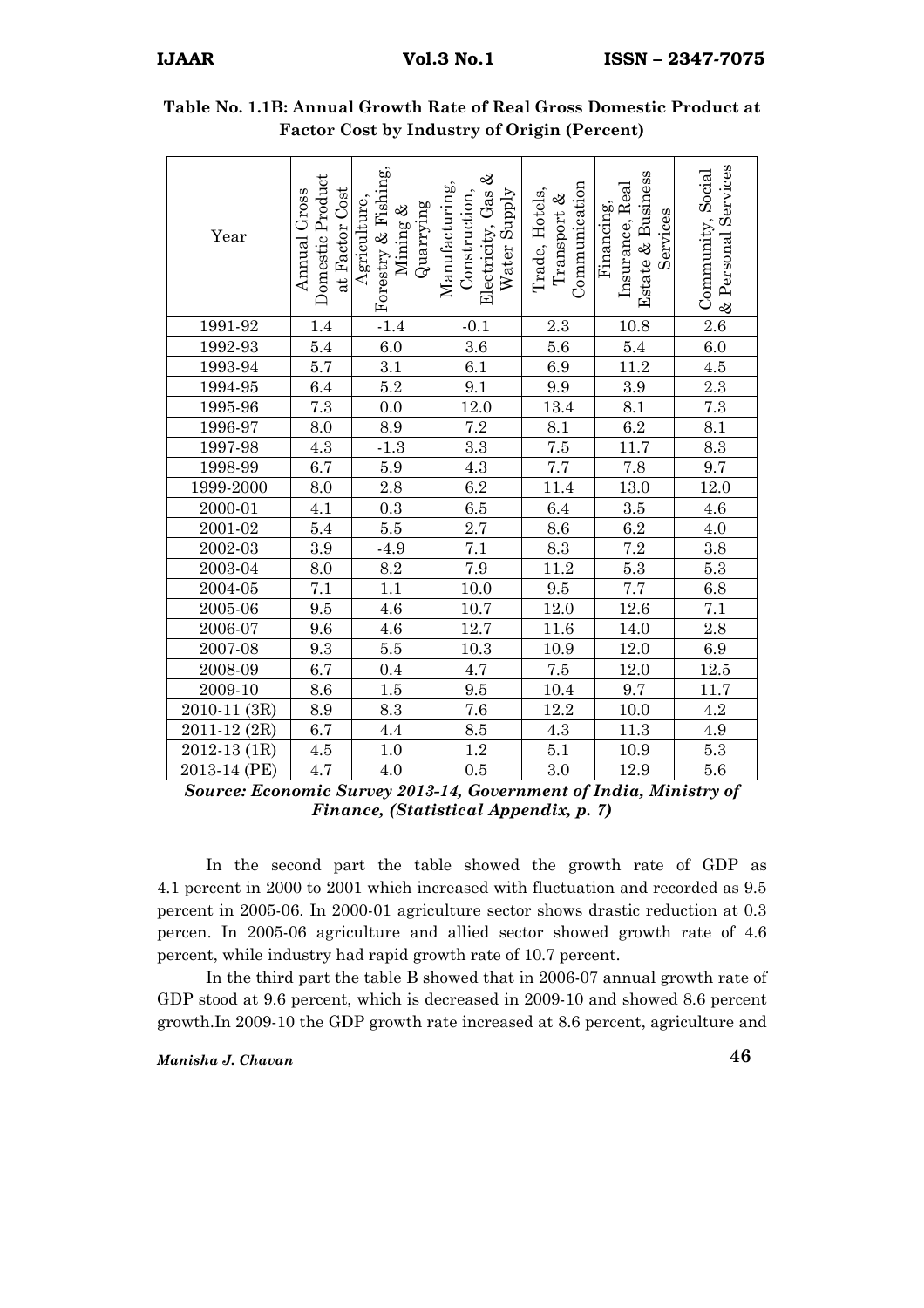allied sectors growth rate was 1.5 percent, while industrial sector and service sector increased at 9.5 percent and 10.4 percent respectively than previous year.

 In the fourth part the table showed the growth rate of GDP at 8.9 percent in 2010-11(3R), but decreased and stood at 4.7 percent in 2013-14 (PE).In the year 2013-14 (PE) agriculture sector and financing, insurance, real estate service sector increased than previous year at 4.0 percent and 12.9 percent respectively. But industrial sector and trade, hotels, transport service sector decreased than previous year and stood at0.5percentand 3.0 percent respectively.

| maastrial GDT Growth |                                                                           |                                                |                                              |  |  |  |
|----------------------|---------------------------------------------------------------------------|------------------------------------------------|----------------------------------------------|--|--|--|
| Year                 | India's Growth Rate in<br><b>GDP</b><br>(1990-2000 Prices<br>Factor Cost) | Agricultural GDP<br>Growth<br>(1993-94 Prices) | Industrial GDP<br>Growth<br>(1993-94 Prices) |  |  |  |
| 1991-92              | 1.4                                                                       | $-1.85$                                        | $-0.6$                                       |  |  |  |
| 1992-93              | 5.4                                                                       | 6.22                                           | 4.0                                          |  |  |  |
| 1993-94              | 5.7                                                                       | 4.1                                            | $5.2\,$                                      |  |  |  |
| 1994-95              | 6.4                                                                       | 5.1                                            | 10.2                                         |  |  |  |
|                      | (2004-2005 Prices)                                                        |                                                |                                              |  |  |  |
| 1995-96              | 7.29                                                                      | $-0.70$                                        | 11.29                                        |  |  |  |
| 1996-97              | 7.97                                                                      | 9.92                                           | 6.39                                         |  |  |  |
| 1997-98              | 4.30                                                                      | $-2.55$                                        | 4.01                                         |  |  |  |
| 1998-99              | 6.68                                                                      | 6.32                                           | 4.15                                         |  |  |  |
| 1999-2000            | 8.00                                                                      | 2.67                                           | 5.96                                         |  |  |  |
| 2000-01              | 4.15                                                                      | $-0.01$                                        | 6.03                                         |  |  |  |
| 2001-02              | 5.39                                                                      | $-6.01$                                        | 2.61                                         |  |  |  |
| 2002-03              | 3.88                                                                      | $-6.60$                                        | 7.21                                         |  |  |  |
| 2003-04              | 7.97                                                                      | 9.05                                           | 7.32                                         |  |  |  |
| 2004-05              | 7.05                                                                      | 0.18                                           | 9.81                                         |  |  |  |
| 2005-06              | 9.48                                                                      | 5.14                                           | 9.72                                         |  |  |  |
| 2006-07              | 9.57                                                                      | 4.16                                           | 12.17                                        |  |  |  |
| 2007-08              | 9.32                                                                      | 5.80                                           | 9.67                                         |  |  |  |
| 2008-09              | 6.72                                                                      | 0.09                                           | 4.44                                         |  |  |  |
| 2009-10              | 8.59                                                                      | 0.81                                           | 9.16                                         |  |  |  |
| 2010-11              | 8.91                                                                      | 8.60                                           | 7.55                                         |  |  |  |
| 2011-12              | 6.69                                                                      | 5.02                                           | 7.81                                         |  |  |  |
| 2012-13 (RE)         | 4.47                                                                      | 1.42                                           | 0.96                                         |  |  |  |
| 2013-14 (Adv.E)      | 4.74                                                                      | 4.71                                           | 0.35                                         |  |  |  |

| Table No. 1.2 : India's Growth Rate in GDP, Agricultural GDP Growth, |
|----------------------------------------------------------------------|
| Industrial GDP Growth                                                |

Source : 1. Data book complied for use of Planning Commission, Planning Commission, Government of India

 2. Data book complied for use of Planning Commission, Planning Commission, Government of India (for period 1991-1995), 18th May 2011

 3. Data book complied for use of Planning Commission, Planning Commission, Government of India (for period 1995-2014)  $3<sup>rd</sup>$  June 2014) p. 19 4. http://planningcommission.gov.in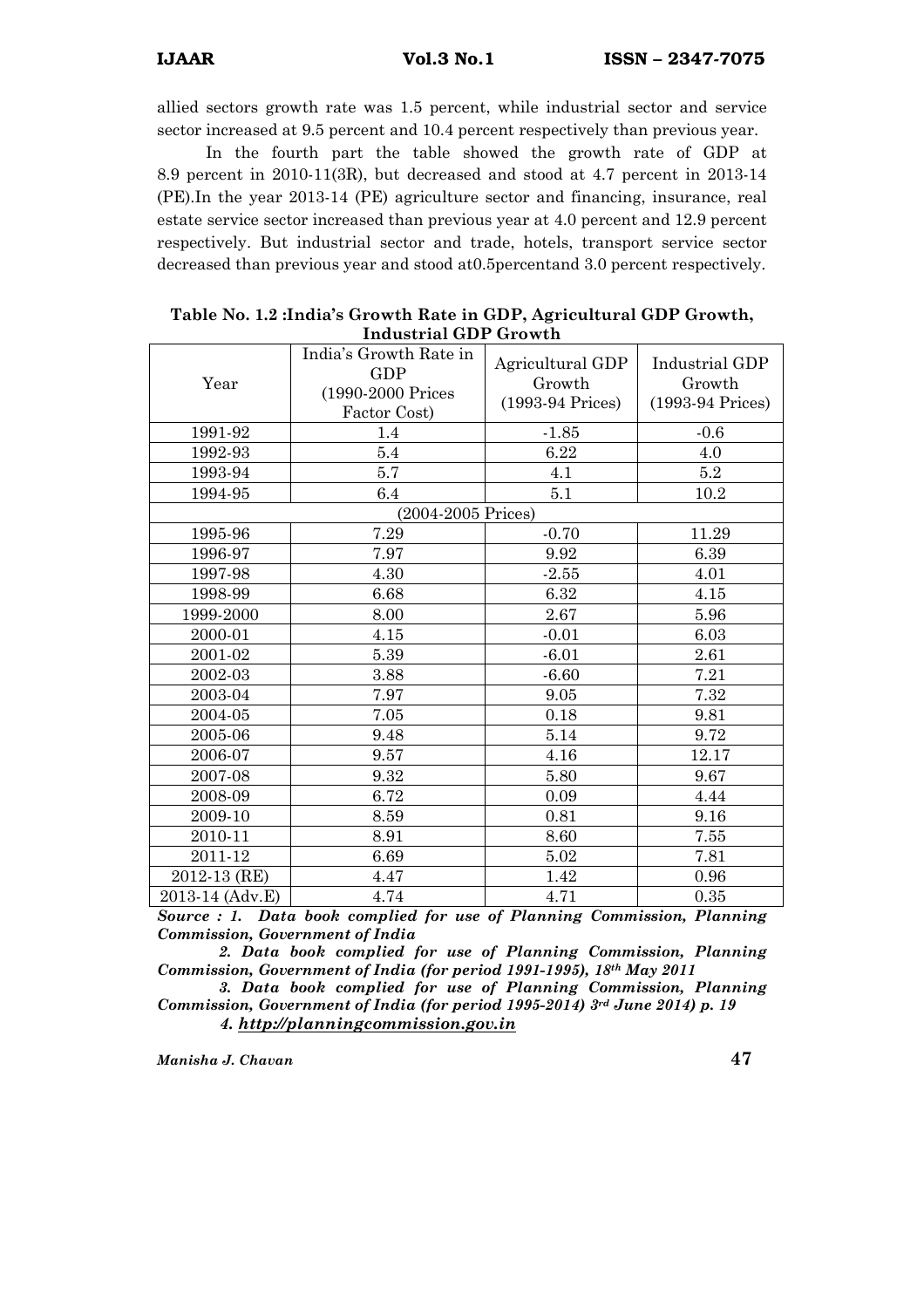Table No. 1.2 showed India's growth rate in GDP, Agriculture GDP and Industrial GDP during the entire period of our study from 1991-92 to 2010-11.

 In the year 1991-92 India's growth rate in GDP was 1.4 percent, it was the lowest growth rate in GDP in our entire period of study. The table showed the growth rate of Indian economy was decreased in the year 2002-03 and stood at 3.88 percent. In the year 2003-04 and 2005-06 it improved at 7.97 percent and 9.48 percent respectively.

 In the year 1991-92, the table showed the negative growth of agriculture sector at -1.85 percent. In 1992-93, the growth rate of agriculture sector improved and stood at 6.22 percent. In the year 1997-98 and 2000-01 the agricultural production was badly hampered and showed negative growth rate at -0.70 percent and -0.01 percent respectively.

 The table showed in the year 2003-04 there was substantial improvement in the agricultural GDP growth rate than the previous year, which reached to 9.05 percent. In the year 2012-13 (RE) the growth of this sector decreased and which stood at 1.42 percent. But in the year 2013-14 (Adv. E), it jumped back to 4.71 percent by showing a significant improvement.

 In the year 1991-92 industrial growth rate was the lowest showing the negative performance at -0.6 percent. In the year 2008-09 industrial growth decreased and stood at 4.49 percent. But again it improved in the next year in 2009-10 and stood at 9.16 percent. In the year 2012-13 (RE) and 2013-14(Adv. E) it decreased and showed at 0.96 percent and 0.35 percent respectively.

## India's Growth Rate in GDP, Agricultural GDP Growth, Industrial GDP Growth

 Table No. 1.2 shows India's growth rate in GDP, Agricultural GDP growth and Industrial GDP growth during the entire period under study from 1991-92 to 2010-11.

 In the year 1991-92 India's growth rate in GDP was 1.4 percent. But there was negative growth rate in agricultural GDP and industrial GDP at -1.85 and – 0.6 percent respectively.

 The table shows that in 1995-96 India's growth rate in economy increased and reached at 7.29 percent, due to the increased in growth rate o Indian industry which reached to 11.29 percent. But in the same year agricultural production decreased and there was negative growth rate at  $-0.70$  percent which affected GDP growth rate also, which could otherwise have been better.

 The table indicates that the year 1997-98 was bad for Indian economy, as the GDP rate was reduced almost to half than previous year, which stood at 4.30 percent. This happened as the agricultural production was hampered and it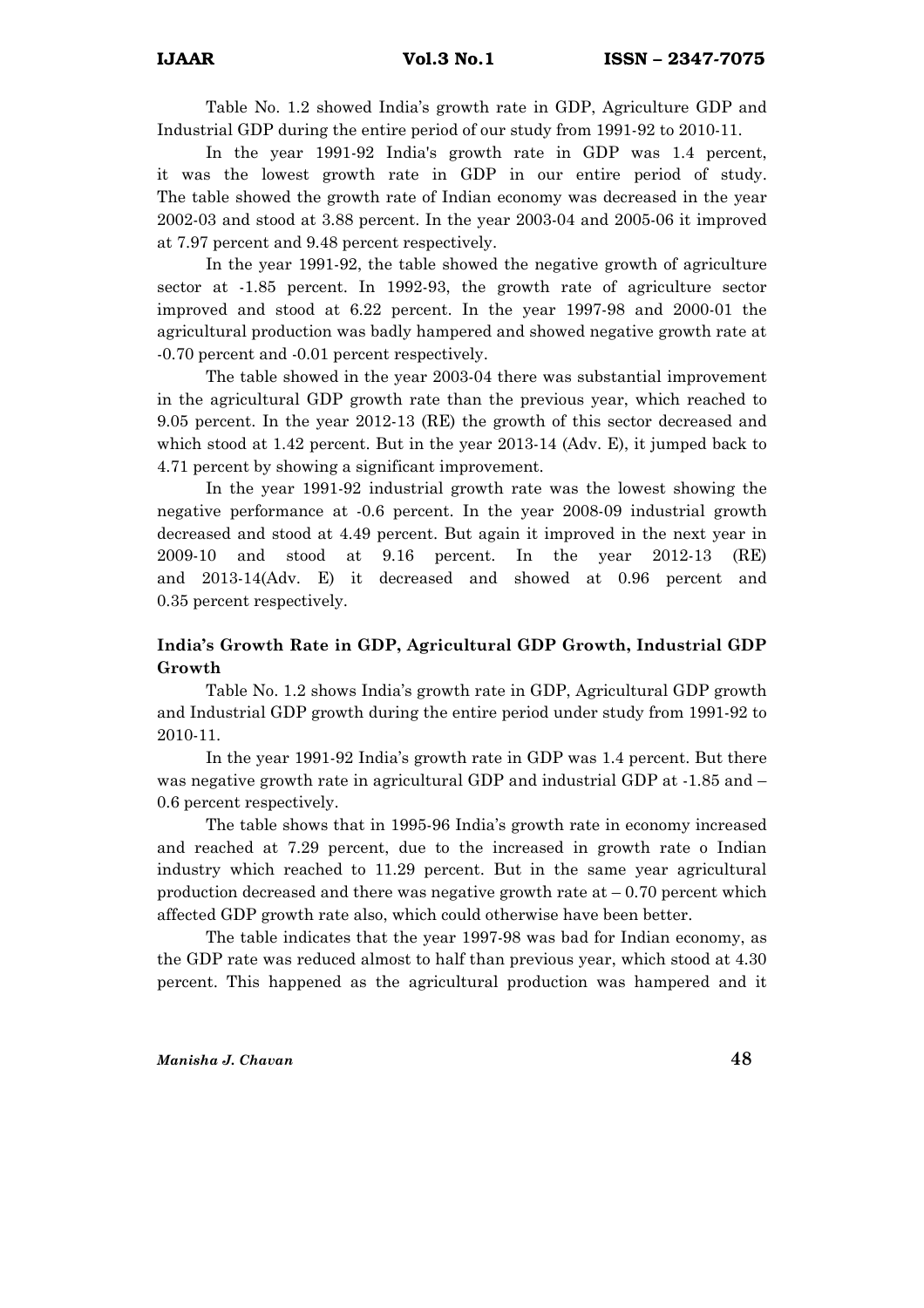showed a negative growth rate of  $-2.55$  percent. Even the industrial GDP growth rate reduced than previous year which declined to 4.01 percent.

 In 2002-03 India's growth rate slipped to 3.88 percent, much below than previous year due to negative growth rate in agricultural GDP, which went down to – 6.60 percent a severe setback than previous year. But comparatively the industrial GDP growth rate made a remarkable progress which stood at 7.21 percent.

 In the year 2003-04, India's GDP growth rate was 7.97 percent which almost doubled than previous year. The agricultural GDP growth rate made a remarkable recovery with growth rate at 9.05 percent, much better than the previous year. The industrial GDP was at 7.32 percent. It made a slight improvement than last year.

 The table shows that agriculture and industrial sectors were badly hampered in 2008-09 and decelerated with growth rate at 0.09 percent and 4.44 percent respectively. Because of their poor performance, India's growth rate in GDP decreased and reached at 6.72 percent.

 In the year 2012-13 (RE) the growth rate of Indian economy the agricultural GDP growth rate and industrial GDP growth rate decreased at 4.47 percent, 1.42 percent and 0.96 percent respectively.

 The table indicates that the growth rate in GDP of India stood at 4.74 percent while growth rate of agricultural sector improved than previous year and stood at 4.71 percent. But the industrial GDP growth rate decreased and reached at 0.35 percent.

## The CGR of Annual Growth Rate of Real Gross Domestic Product at Factor Cost

 The total CGR of gross domestic product at factor cost from 1991 to 1995 showed at 58.62 percent. The CGR of trade, hotels, transport & communication sector showed excellent performance, which stood at 58.61 percent. But the CGR of the financing, insurance, real estate and business services showed the negative position at -20.75percent. But CGR of the public administration and defence and other service indicated good performance at 31.56 percent.

 The CGR for the period 1995-2000 showed bad performance than previous period which was at negative position and stood at -0.96 percent. In the same period CGR of the manufacturing, construction, electricity, gas & water supply sector and the CGR of trade, transport and communication sector stood at negative position which was - 16.77 percent and - 4.18 percent respectively. Financing, insurance, real estate and business services sector showed CGR at 4.03 percent and public administration and defence and other services sector showed better performance at 15.48 percent.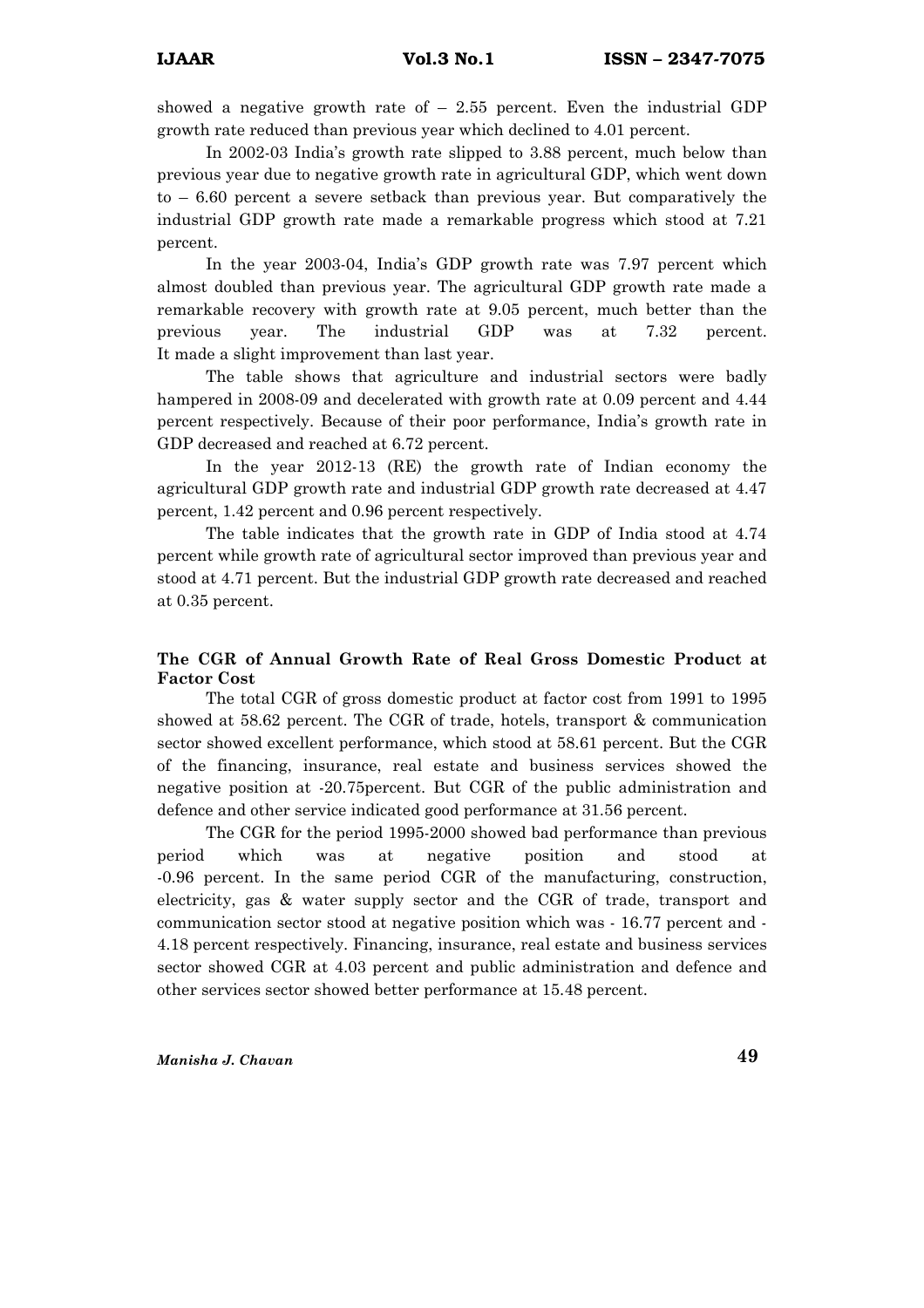The total CGR for the period 2000-2005 stood at 14.59 percent which was the second highest during the entire period of our study. In this period the CGR of manufacturing, construction, electricity, gas and water supply showed good position at 21.35 percent. Trade, hotels, transportation and communication sector and financing, insurance, real estate and business services sectors CGR stood at 11.48 and 11.81 percent respectively. But the CGR of public administration and defence and other services showed decrease performance at 4.10 percent.

|             |                                                              |                                                                       | ι αυισι<br><b>COS</b>                          |                                                                         |                                                             |                                                     |
|-------------|--------------------------------------------------------------|-----------------------------------------------------------------------|------------------------------------------------|-------------------------------------------------------------------------|-------------------------------------------------------------|-----------------------------------------------------|
| Year        | Mining & Quarrying<br>Fishing,<br>Agriculture,<br>Forestry & | Electricity, Gas &<br>Manufacturing,<br>Construction,<br>Water Supply | Communication<br>Trade, Hotels,<br>Transport & | <b>Estate and Business</b><br>Insurance, Real<br>Financing,<br>Services | Defence and Other<br>Administration &<br>Services<br>Public | Product at Factor<br>Gross Domestic<br>Cost(2 to 6) |
| 1991-92     | $-1.4$                                                       | $-0.1$                                                                | 2.3                                            | 10.8                                                                    | 2.6                                                         | 1.4                                                 |
| 1992-93     | $6.0\,$                                                      | 3.6                                                                   | 5.6                                            | 5.4                                                                     | 6.0                                                         | 5.4                                                 |
| 1993-94     | 3.1                                                          | 6.1                                                                   | 6.9                                            | 11.2                                                                    | $4.5\,$                                                     | 5.7                                                 |
| 1994-95     | 5.2                                                          | 9.1                                                                   | $\overline{9.9}$                               | $\overline{3.9}$                                                        | 2.3                                                         | $6.4\,$                                             |
| CGR         | $\omega$                                                     | $\overline{\phantom{a}}$                                              | 58.21                                          | $-20.75$                                                                | 31.56                                                       | 58.62                                               |
| 1995-96     | 0.0                                                          | 12.0                                                                  | 13.4                                           | 8.1                                                                     | 7.3                                                         | $7.3\,$                                             |
| 1996-97     | 8.9                                                          | 7.2                                                                   | 8.1                                            | 6.2                                                                     | 8.1                                                         | 8.0                                                 |
| 1997-98     | $-1.3$                                                       | $3.3\,$                                                               | 7.5                                            | 11.7                                                                    | 8.3                                                         | $4.3\,$                                             |
| 1998-99     | $5.9\,$                                                      | 4.3                                                                   | $\overline{7.7}$                               | 7.8                                                                     | 9.7                                                         | 6.7                                                 |
| 1999-2000   | $2.8\,$                                                      | 6.2                                                                   | 11.1                                           | 8.8                                                                     | 13.7                                                        | 7.6                                                 |
| CGR         | Ĭ,                                                           | $-16.77$                                                              | $-4.18$                                        | 4.03                                                                    | 15.48                                                       | 0.96                                                |
| 2000-01     | 0.3                                                          | $6.5\,$                                                               | $6.4\,$                                        | $4.5\,$                                                                 | $4.6\,$                                                     | $4.3\,$                                             |
| 2001-02     | 5.5                                                          | $2.7\,$                                                               | 8.6                                            | 7.1                                                                     | 4.1                                                         | $\overline{5.5}$                                    |
| 2002-03     | $-4.9$                                                       | $7.1\,$                                                               | 8.5                                            | $7.7\,$                                                                 | 3.9                                                         | 4.0                                                 |
| 2003-04     | 8.2                                                          | 7.9                                                                   | 11.1                                           | $5.8\,$                                                                 | 5.4                                                         | 8.1                                                 |
| $2004 - 05$ | $\overline{1.1}$                                             | 10.0                                                                  | 9.7                                            | 8.7                                                                     | $4.9\,$                                                     | 7.0                                                 |
| CGR         | ÷                                                            | 21.35                                                                 | 11.48                                          | 11.81                                                                   | 4.10                                                        | 14.59                                               |
| 2005-06     | 4.6                                                          | 10.7                                                                  | $12.0\,$                                       | $12.6\,$                                                                | 7.1                                                         | 9.5                                                 |
| 2006-07     | 4.6                                                          | 12.7                                                                  | $11.6\,$                                       | 14.0                                                                    | 2.8                                                         | 9.6                                                 |
| 2007-08     | $5.5\,$                                                      | 10.3                                                                  | 10.9                                           | 12.0                                                                    | 6.9                                                         | 9.3                                                 |
| 2008-09     | 0.4                                                          | 4.7                                                                   | $7.5\,$                                        | $12.0\,$                                                                | $12.5\,$                                                    | 6.7                                                 |
| 2009-10     | 1.7                                                          | 8.6                                                                   | $10.3\,$                                       | 9.4                                                                     | 12.0                                                        | 8.4                                                 |
| CGR         | $-35.81$                                                     | $-13.33$                                                              | $-7.15$                                        | $-7.13$                                                                 | 28.99                                                       | $-5.88$                                             |
| 2010-11 (Q) | $6.8\,$                                                      | 7.4                                                                   | $11.1\,$                                       | $10.4\,$                                                                | $4.5\,$                                                     | 8.4                                                 |
| 2011-12(A)  | 1.9                                                          | 4.5                                                                   | 11.2                                           | 9.1                                                                     | 5.9                                                         | 6.9                                                 |

| Table No. 1.3: Annual Growth Rates of Real Gross Domestic Product at |
|----------------------------------------------------------------------|
| <b>Factor Cost</b>                                                   |

Source : CSO, Economic Survey of India 2011-12 (Statistical Appendix, p. 7)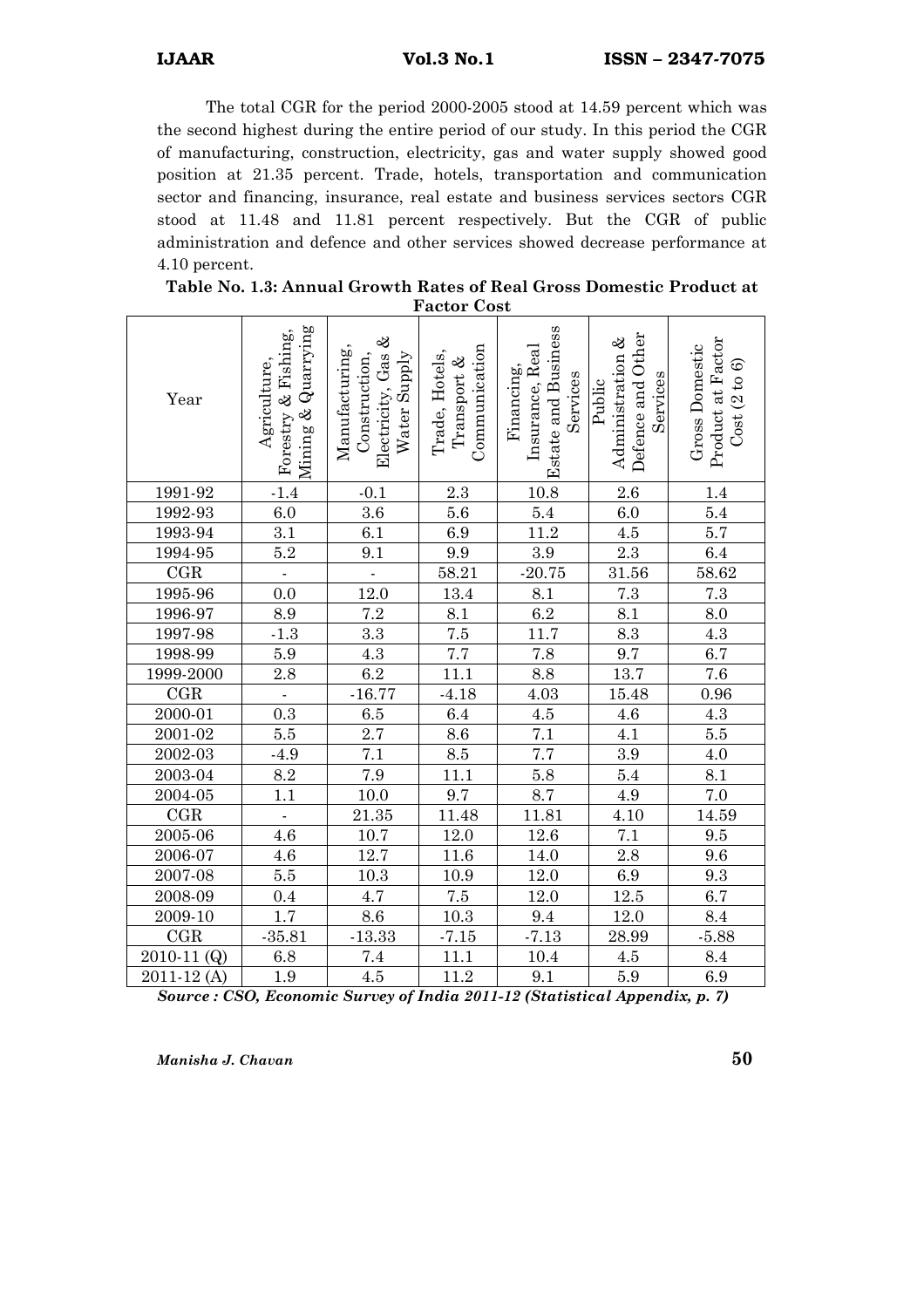The CGR for the period 2005-2010 showed negative position at -5.88 percent. In this period the compound growth rate of agriculture, forestry and fishing, mining and quarrying sector revealed negative CGR at -35.81 percent. Electricity, gas and water supply sector showed negative CGR at -13.33 percent. Trade, hotels, transport and communication sector and financing, insurance, real estate and business services showed negative performance at - 7.15 percent and - 7.13 percent respectively. But the CGR of public administration and defence and other services sector showed good performance which stood at 28.99 percent.

## Annual Growth Rate of Gross National Income and Net National Income (Contd...)

|                                   | Gross National<br>Income at Factor<br>Cost |                            | Net National<br>Income at Factor<br>Cost |                            | Per Capita Net<br>National Income |                            |
|-----------------------------------|--------------------------------------------|----------------------------|------------------------------------------|----------------------------|-----------------------------------|----------------------------|
| Year                              | At<br>Curren<br>t Prices                   | At 2004-<br>05 Prices      | At<br>Current<br>Prices                  | At 2004-<br>05 Prices      | At<br>Current<br>Prices           | At 2004-<br>05 Prices      |
|                                   | Annual<br>Growth<br>Rate                   | Average<br>Growth<br>Rates | Annual<br>Growth<br>Rate                 | Average<br>Growth<br>Rates | Annual<br>Growth<br>Rate          | Average<br>Growth<br>Rates |
| 1                                 | $\overline{2}$                             | 3                          | $\overline{4}$                           | 5                          | 6                                 | 7                          |
| First Plan<br>$(1951-56)$         | 1.8                                        | 3.7                        | 1.9                                      | 4.2                        | 0.0                               | 2.4                        |
| Second Plan (1956-61)             | 9.5                                        | 4.2                        | 9.6                                      | 4.2                        | 7.4                               | $2.2\,$                    |
| Third Plan (1961-66)              | 9.6                                        | 2.8                        | 9.5                                      | 2.6                        | 7.1                               | 0.3                        |
| Three Annual Plans<br>$(1966-69)$ | 12.2                                       | 3.9                        | 12.2                                     | 3.7                        | 9.8                               | 1.5                        |
| Fourth Plan (1969-74)             | 11.1                                       | 3.4                        | 10.8                                     | $\!.2$                     | 8.4                               | 0.9                        |
| Fifth Plan<br>$(1974-79)$         | 10.7                                       | 4.9                        | 10.4                                     | 4.9                        | 8.0                               | 2.6                        |
| Annual Plan (1979-80)             | 9.4                                        | $-5.0$                     | 8.4                                      | $-5.9$                     | 5.8                               | $-8.2$                     |
| Sixth Plan (1980-85)              | 15.3                                       | 5.4                        | 15.3                                     | 5.4                        | 12.8                              | 3.1                        |
| Seventh Plan (1985-90)            | 14.1                                       | 5.6                        | 13.8                                     | 5.5                        | 11.4                              | 3.3                        |
| Two Annual Plans<br>$(1990-92)$   | 15.7                                       | $3.2\,$                    | 15.3                                     | $2.8\,$                    | 13.0                              | 0.8                        |
| Eighth Plan (1992-97)             | 16.4                                       | $6.6\,$                    | 16.6                                     | 6.7                        | 14.2                              | 4.6                        |
| Ninth Plan (1997-2002)            | 10.9                                       | 5.7                        | 10.7                                     | 5.5                        | 8.7                               | 3.6                        |
| Tenth Plan (2002-2007)            | 12.7                                       | 7.6                        | 12.7                                     | 7.5                        | 11.0                              | 5.9                        |
| Eleventh Plan (2007-12)           | 16.2                                       | 8.0                        | 16.3                                     | 7.8                        | 14.7                              | 6.3                        |

| Table No. 1.4: Annual Growth Rate of Gross National Income and Net |
|--------------------------------------------------------------------|
| National Income (Contd)                                            |

Source : Economic Survey of India 2013-14 (Statistical Appendix, p. 4)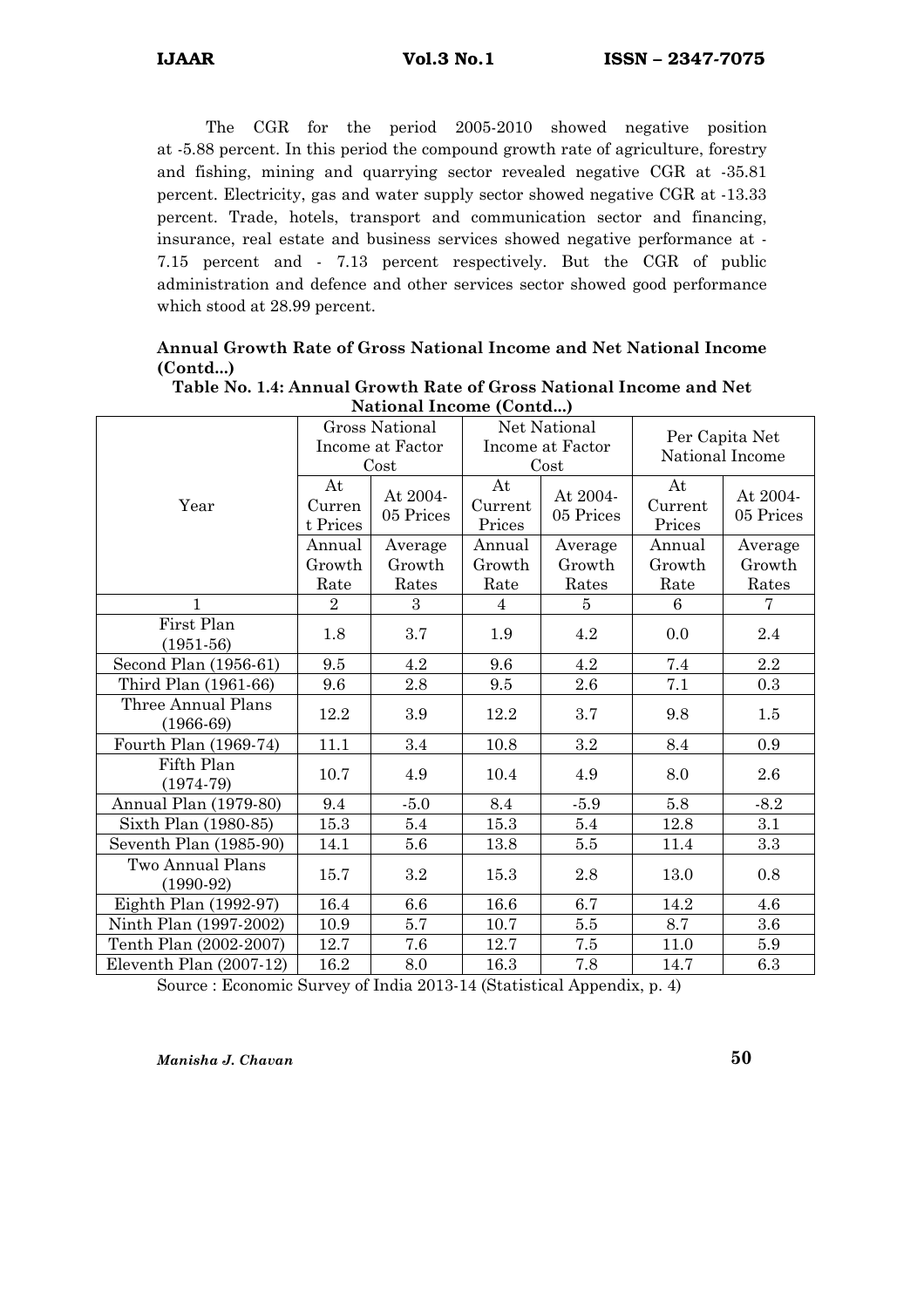Consistent growth in the GDP of any country leads to growth in the national income and per capita income of the population. Table No. 1.4 gives the annual growth rate of gross national income and per capita income planwise. The table gives the growth rate of current prices and at constant prices (2004-05 prices) and for our analysis we show the growth of constant prices, which is a better reflector of the growth rates.

 Column No. 2 and 3 showed the gross national income at current and constant prices. Gross national income annual growth rate at constant prices was 3.7 percent during the First Five Year Plan, which increased to 3.9 percent in 1966-69 and decreased to -5.0 percent in Annual Plan period 1979080. During the Seventh Five Year Plan at constant prices gross national income annual growth rate was increased and stood at 5.6 percent. In Eighth Five Year Plan in 1992-96 it improved and recorded at 6.6 percent. In Tenth Five Plan and Eleventh Five Year Plan it showed good performance at 7.6 percent and 8.0 percent respectively. From 1999 to 2008 the share of national income rose because the share of service sector increased in GDP.

 Column No. 4 and 5 showed the Net National Income at current prices and constant prices. Net national income at current prices was 1.9 percent during the First Five Year Plan, which increased to 12.2 percent in 1966-69, but decreased in Fourth Five Year Plan period in 1969- 74 at 10.8 percent. Due to increase in prices during 1972-74 and shortfall in production on account of lower utilization of capacity were the principle factors responsible for a lower growth rate during the Fourth Plan. During the Sixth Five Year Plan period and Eighth Plan period at current prices net national incomes growth rate increased at 15.3 percent and 16.6 percent respectively. During the Eleventh Plan period the growth rate of net national income was 16.3 percent at constant prices.

 Column No. 6 and 7 explains the per capita net national income at current and constant prices. Per capita net national income at current prices growth rate was lower at 0.0 percent during the First Five Year Plan. Thereafter it increased slightly but decreased at 7.1 percent in the Third Plan period because there was a serious drought and the business recession. But it increased to 12.8 percent in 1980-85 in Sixth Plan period and 14.2 percent in Eighth Plan period. In Eleventh Plan period this annual growth rate increased at 14.7 percent at constant prices.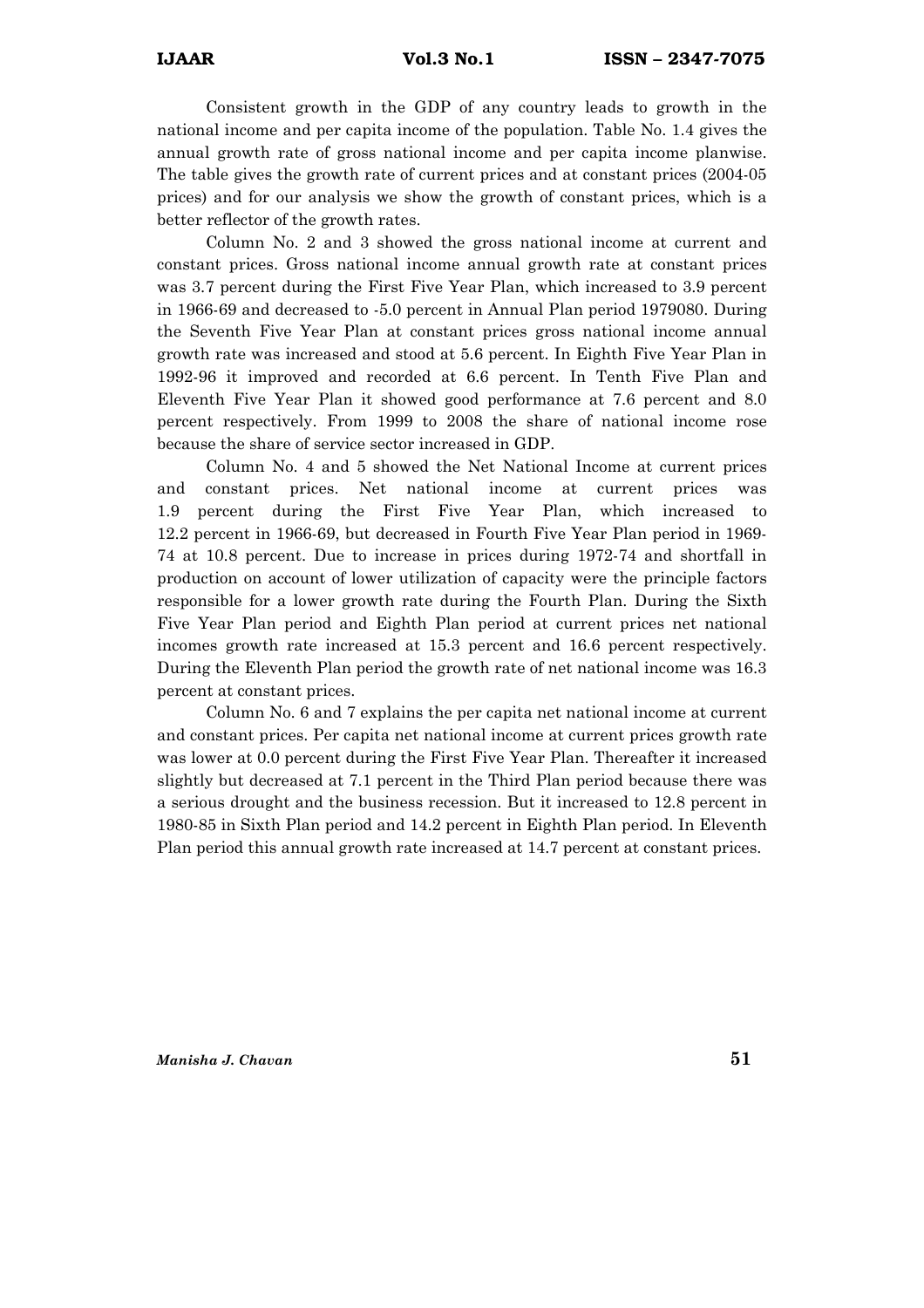|             |                     |                                | <b>Gross Domestic Savings</b> | Gross Fixed Capital<br>Formation |                 |                   |               |
|-------------|---------------------|--------------------------------|-------------------------------|----------------------------------|-----------------|-------------------|---------------|
| Year        | Household<br>Sector | Corporate<br>Private<br>Sector | Public<br>Sector              | Total<br>(2+3+4)                 | Sector<br>Pubic | Private<br>Sector | Total $(6+7)$ |
| 1           | $\overline{2}$      | 3                              | 4                             | $\overline{5}$                   | 6               | $\overline{7}$    | 8             |
| 1951-<br>52 | 5.7                 | 1.2                            | 2.8                           | 9.8                              | 2.8             | 6.7               | 9.5           |
| 1961-<br>62 | 6.5                 | 1.7                            | 3.4                           | 11.6                             | 6.7             | 6.8               | 13.4          |
| 1971-<br>72 | 10.3                | 1.5                            | 3.3                           | 15.1                             | 6.4             | 8.3               | 14.7          |
| 1981-<br>82 | 10.8                | 1.5                            | 5.2                           | 17.5                             | 9.9             | 8.7               | 18.6          |
| 1990-<br>91 | 18.5                | 2.6                            | 1.8                           | 22.9                             | 10.2            | 13.6              | 23.8          |

Table No. 1.5A :Gross Domestic Savings and Gross Fixed Capital Formation (As percent of GDP at Current Market Prices) (2004-05 Series)

Source : Economic Survey of India 2013-14 (Statistical Appendix, p. 10)

 Table No. 3.5A shows the data of Gross Domestic Savings and Gross Fixed Capital Formation as percent of GDP at current market prices during 1951 to 1991.

 Analyzing the major components of Gross Domestic Savings the household sector is the major contributor to GDS recorded at 5.7 percent in 1951-52, which increased to 10.3 percent in 1971-72 and further increased at high level of 18.5 percent in 1990-91.

 The table showed the share of private corporate sector at 1.2 percent in 1951-52, which was improved to 1.5 percent in 1971-72 and further increased to 2.6 percent in 1990-91.

#### Gross Fixed Capital Formation

 Table No. 3.5A shows the data of Gross Fixed Capital Formation, which was 9.5 percent of GDP in 1951-52 has shown a substantial increase and reached at a level of 23.8 percent in 1990-91.

 The private corporate sector improved from 6.7 percent in 1951-52, which sharply rose to 13.6 percent in 1990-91.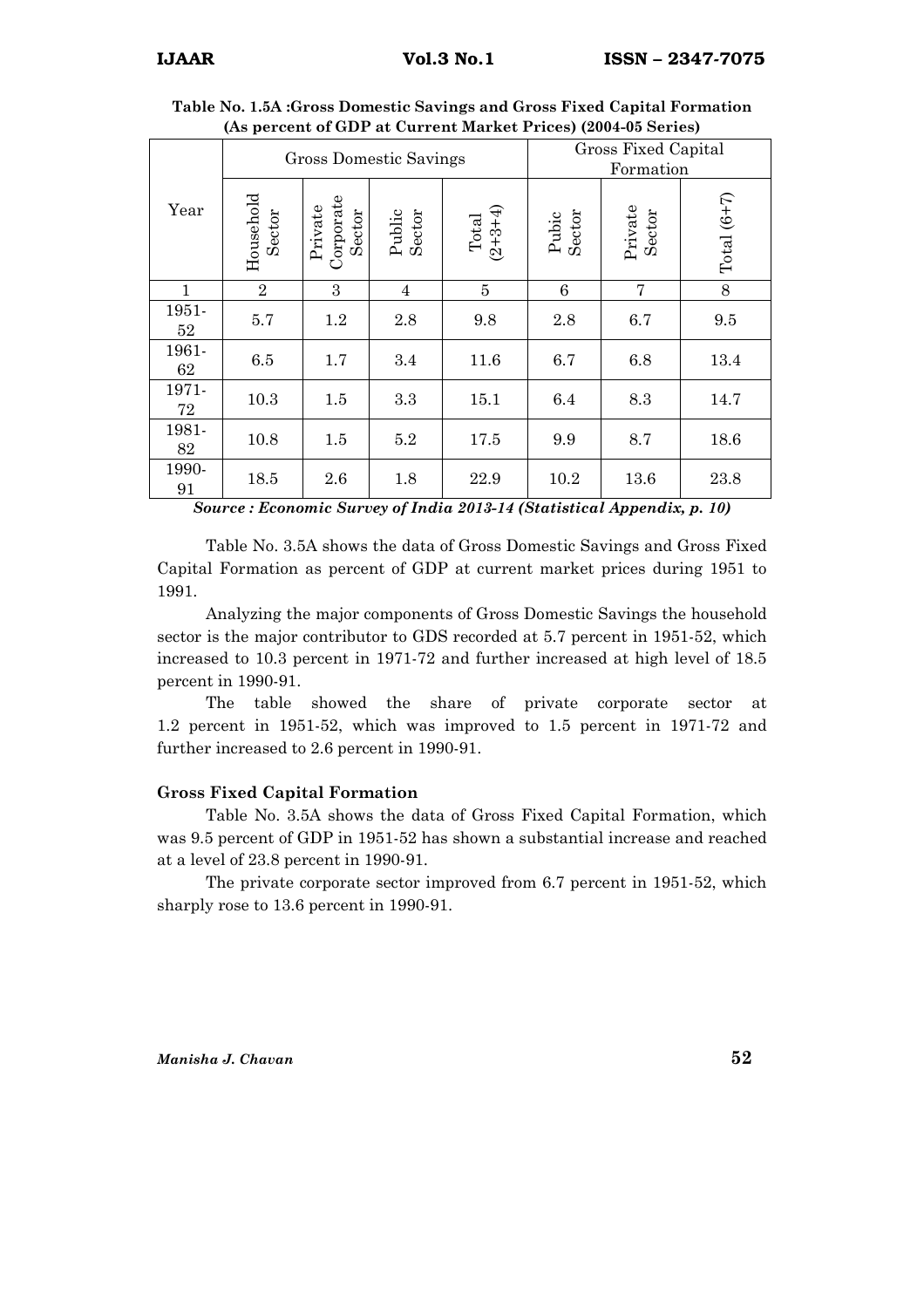#### Gross Domestic Savings as Percentage of GDP

|              | Gross Domestic Savings as<br>Percentage<br>of GDP |                                |                             |                    | Gross Fixed Capital<br>Formation |                   |               |
|--------------|---------------------------------------------------|--------------------------------|-----------------------------|--------------------|----------------------------------|-------------------|---------------|
| Year         | Household<br>Sector                               | Corporate<br>Private<br>Sector | Savings<br>Public<br>Sector | $(2+3+4)$<br>Total | Pubic<br>Sector                  | Private<br>Sector | Total $(6+7)$ |
| $\mathbf{1}$ | $\overline{2}$                                    | 3                              | $\overline{4}$              | $\overline{5}$     | $6\phantom{.}6$                  | $\overline{7}$    | $8\,$         |
| 1991-92      | 15.7                                              | 3.0                            | 2.6                         | 21.3               | 10.5                             | 12.1              | 22.6          |
| 1992-93      | $16.5\,$                                          | 2.6                            | 2.2                         | 21.3               | 9.2                              | $13.8\,$          | $23.0\,$      |
| 1993-94      | 17.0                                              | 3.4                            | 1.3                         | 21.7               | 8.9                              | 12.6              | 21.5          |
| 1994-95      | 17.9                                              | $3.4\,$                        | 2.3                         | 23.6               | 9.8                              | 12.1              | 21.8          |
| 1995-96      | 16.2                                              | 4.8                            | 2.6                         | 23.6               | 8.6                              | 15.4              | 24.1          |
| 1996-97      | 15.8                                              | 4.4                            | $2.2\,$                     | 22.4               | 7.7                              | 15.5              | 23.1          |
| 1997-98      | 18.1                                              | 4.2                            | $1.9\,$                     | 24.2               | 7.2                              | $16.5\,$          | 23.7          |
| 1998-99      | 19.5                                              | 3.8                            | $-0.2$                      | 23.2               | 7.1                              | 16.5              | 23.7          |
| 1999-2000    | 21.7                                              | 4.3                            | $-0.5$                      | 25.5               | 6.9                              | 17.1              | 24.0          |
| 2000-01      | 21.3                                              | $3.7\,$                        | $-1.3$                      | 23.7               | 6.7                              | 16.0              | 22.7          |
| 2001-02      | 23.1                                              | 3.3                            | $-1.6$                      | 24.8               | 6.8                              | 18.3              | 25.1          |
| 2002-03      | 22.2                                              | 3.9                            | $-0.3$                      | 25.9               | 6.6                              | 17.1              | 23.7          |
| 2003-04      | 23.1                                              | 4.6                            | 1.3                         | 29.0               | 6.7                              | 17.8              | 24.5          |
| 2004-05      | 23.6                                              | $6.6\,$                        | 2.3                         | 32.4               | 6.9                              | 21.8              | 28.7          |
| 2005-06      | $23.5\,$                                          | $7.5\,$                        | 2.4                         | 33.4               | 7.3                              | 23.0              | $30.3\,$      |
| 2006-07      | 23.2                                              | 7.9                            | 3.6                         | 34.6               | 7.9                              | 23.4              | 31.3          |
| 2007-08      | 22.4                                              | 9.4                            | 5.0                         | 36.8               | $\!\!\!\!\!8.0$                  | 24.9              | 32.9          |
| 2008-09      | 23.6                                              | 7.4                            | $1.0\,$                     | 32.0               | 8.5                              | 23.8              | 32.3          |
| 2009-10 (PE) | 25.2                                              | 8.4                            | 0.2                         | 33.7               | 8.4                              | 23.3              | 31.7          |
| 2010-11 (3R) | 23.1                                              | $8.0\,$                        | $2.6\,$                     | 33.7               | 7.8                              | 23.1              | 30.9          |
| 2011-12 (2R) | 22.8                                              | 7.3                            | 1.2                         | 31.3               | 7.1                              | 24.7              | 31.8          |
| 2012-13 (1R) | 21.9                                              | 7.1                            | $1.2\,$                     | 30.1               | 7.8                              | 22.6              | 30.4          |

## Table No. 1.5B: Gross Domestic Savings as Percentage of GDP

Source : Economic Survey of India 2013-14 (Statistical Appendix, p. 11)

Table No. 3.5B presents the data of Gross Domestic Savings (GDS) during 1991-92 to 2012-13. The data indicates that GDS 1991-92 to 2012-13. The data indicates that GDS as percentage of GDP at market prices improved from 21.3 percent in 1991-92 and 23.6 percent in 1995-96 respectively. It improved again at 24.2 percent in 1997-98. Slightly it decreased at 23.7 percent in 2000-01, but increased at 24.8 percent in 2001-02 and subsequently reached a level of 32.4 percent in 2004-05. By 2005-06, gross domestic savings was at the level of 33.4 percent, but rose sharply, thereafter reached a highest level of 36.8 percent in 2007-08, which decreased at 32.0 percent in 2008-09 and again improved and reached at 33.7 percent in 2009- 10, but slightly declined to 30.1 percent in 2012-13 (PE).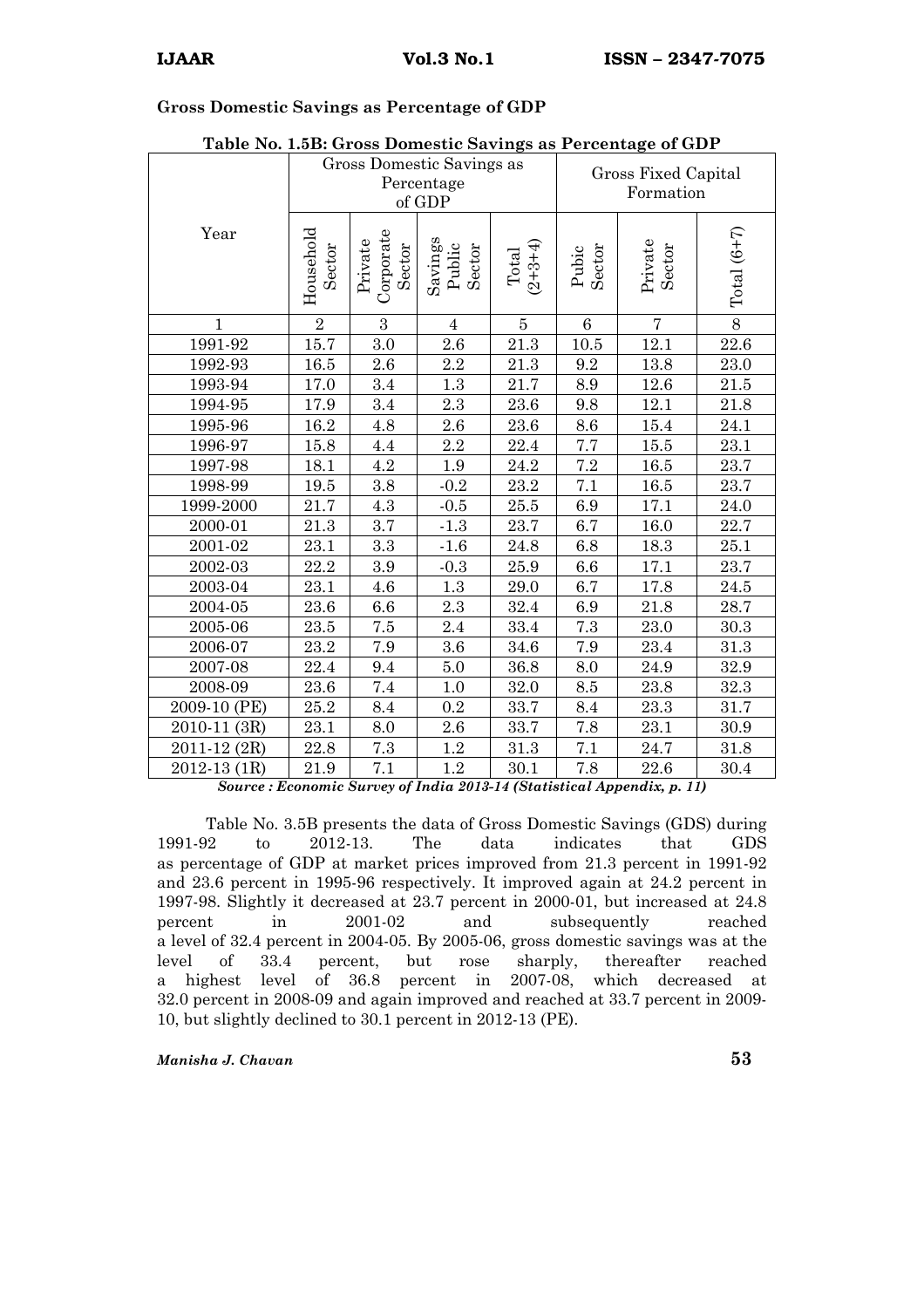Share of private corporate sector contributed 3.0 percent in 1991-92 increasing to 3.4 percent in 1993-94 and 4.8 percent in 1995-96 respectively. Thereafter it declined at 3.3 percent in 2001-02 and gradually increased to 7.9 percent in 2006-07. Thereafter there was sharp increase in the corporate sector saving reaching a higher level of 9.4 percent of GDP in 2007-08. This was mainly due to the introduction of economic reforms, which were brought in 1991. This brought in laurels to corporate sector savings. Thereafter it indicated decline in 2008-09 at 7.4 percent, which further declined to 7.1 percent in 2012-13 (1R).

#### Gross Fixed Capital Formation

 Table No. 3.5B present data of Gross Fixed Capital Formation as Percentage of GDP, in which it was 22.6 percent in 1991-92, has increased at 24.1 percent in 1995-96. There after it became constant but shown a sustained increase and reached at 24.0 percent in 1999-2000. It increased with fluctuation and reached a level of 28.7 percent in 2004-05. There was a rapid increase in GDP of gross fixed capital formation, which reached a record level of 32.9 percent in 2007-08. Then the data of GDP showed continuous decline to 30.9 percent in 2010-11 (3R). There was progress in 2011-12 (2R) which improved with 31.8 percent but there after it slightly declined in 2012-13 to 30.4 percent.

#### Index Numbers of Industrial Production Growth Rates

 The data revealed that GDS as a percentage of GDP at market prices improved from 9.8 percent in 1951-52 to 15.1 percent in 1971-72 and there after further increased at high level of 22.9 percent in 2006-07.

 Analyzing the major components of Gross Domestic Savings the household sector is the major contributor to GDS recorded at 5.7 percent in 1951-52, which increased to 10.3 percent in 1971-72 and further increased at high level of 18.5 percent in 1990-91.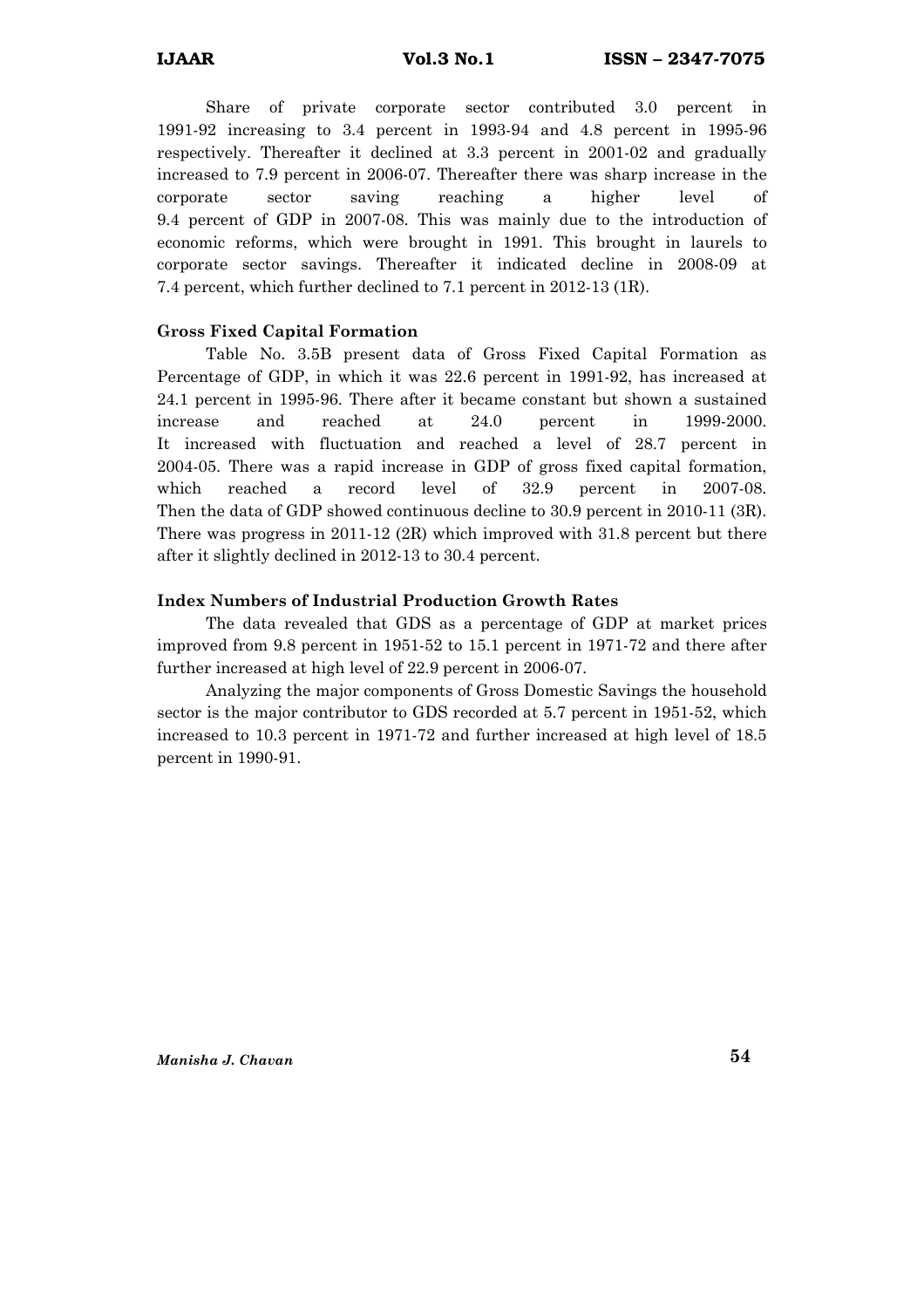| Year             | Mining &<br>Quarrying | Manufacturing | Electricity | General |
|------------------|-----------------------|---------------|-------------|---------|
| Weight           | 11.46                 | 77.11         | 11.43       | 100     |
| 1991-92          | 0.6                   | $-0.8$        | 8.5         | 0.6     |
| 1992-93          | $0.5\,$               | $2.2\,$       | $5.0\,$     | $2.3\,$ |
| 1993-94          | $3.5\,$               | 6.1           | 7.4         | 6.0     |
| Weight           | 10.47                 | 79.36         | 10.17       | 100     |
| 1994-95          | 9.8                   | 9.1           | 8.5         | 9.1     |
| 1995-96          | 9.7                   | 14.1          | $8.1\,$     | 13.1    |
| 1996-97          | $-1.9$                | 7.3           | 4.0         | 6.1     |
| 1997-98          | 7.0                   | 6.6           | 6.6         | 6.6     |
| 1998-99          | $-0.8$                | 4.4           | 6.4         | 4.1     |
| 1999-2000        | 1.0                   | $7.2\,$       | 7.3         | 6.6     |
| 2000-01          | 2.8                   | $5.4\,$       | 4.0         | 4.9     |
| 2001-02          | $1.3\,$               | $2.9\,$       | 3.1         | 2.8     |
| 2002-03          | 5.8                   | 6.0           | 3.2         | 5.8     |
| 2003-04          | 5.3                   | 7.4           | $5.0\,$     | 7.0     |
| 2004-05          | 4.4                   | 13.2          | $5.2\,$     | 11.7    |
| Weight           | 14.16                 | 75.53         | 10.32       | 100     |
| $2005\hbox{-}06$ | 2.3                   | 10.3          | $5.2\,$     | 8.6     |
| 2006-07          | 5.2                   | 153.0         | 7.3         | 12.9    |
| 2007-08          | 4.6                   | 18.4          | $6.3\,$     | 15.5    |
| 2008-09          | $2.6\,$               | 2.5           | 2.7         | 2.5     |
| 2009-10          | 7.9                   | 4.8           | 6.1         | $5.3\,$ |
| 2010-11          | 5.2                   | 9.0           | $5.5\,$     | 8.2     |
| 2011-12          | 1.0                   | 7.5           | 8.2         | 6.8     |

| Table No. 1.5 : Index Numbers of Industrial Production Growth Rates |  |  |  |
|---------------------------------------------------------------------|--|--|--|
|---------------------------------------------------------------------|--|--|--|

Source : Reserve Bank of India, Handbook of Statistics on Indian Economy www.https://rbi.org.in/scripts/publicationsview.aspx?id=13817page 1/2, 2/2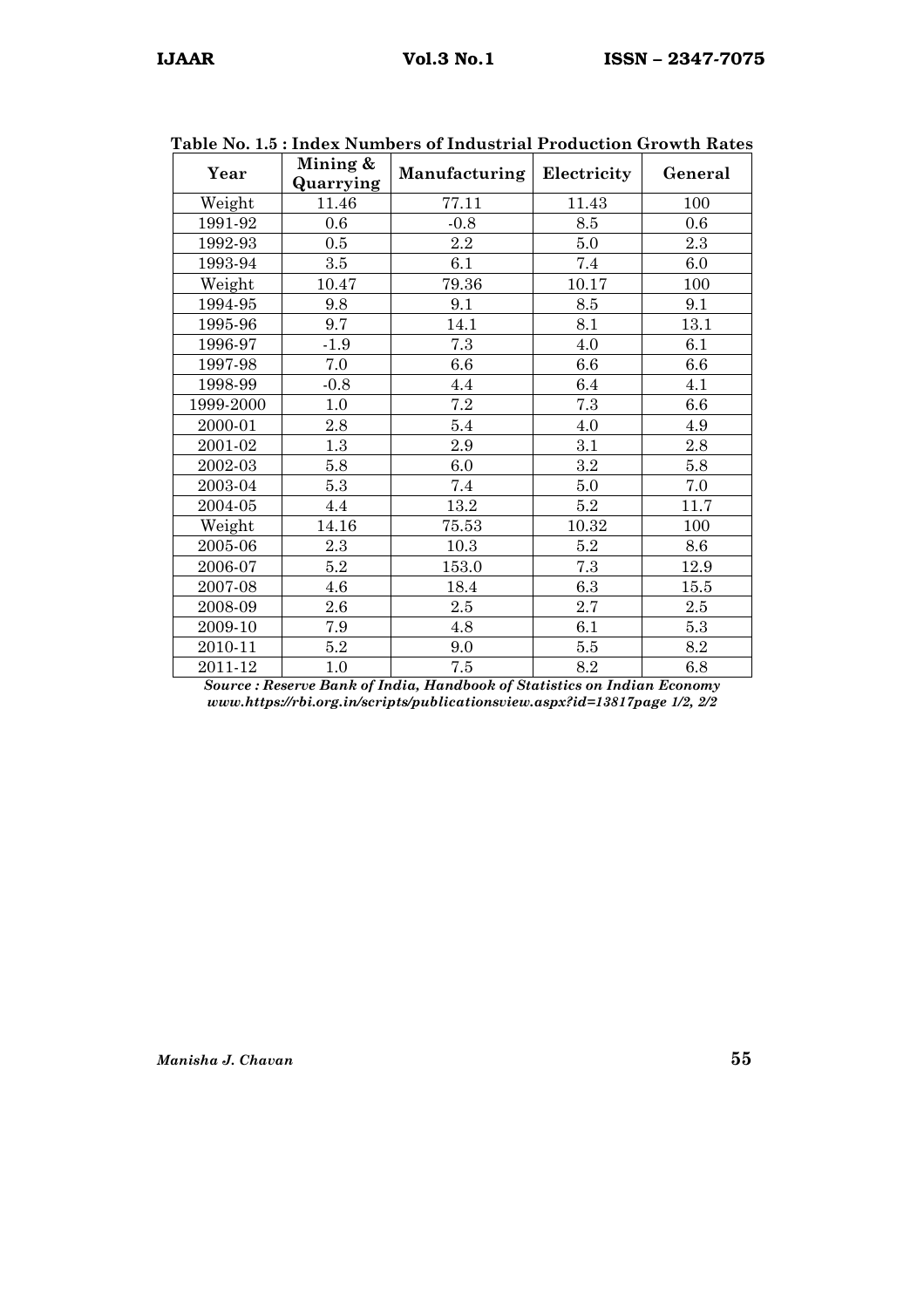## IJAAR Vol.3 No.1 ISSN – 2347-7075

| Indian Economy : Some Indictors in $3^{th}$ , $10^{th}$ , $11^{th}$ and Twellth Plans ( $31^{st}$ May, $2014$ ) |                                                                            |             |             |                         |             |             |                                                                               |                                                          |                                                                     |                                                             |                                                              |                                                 |                                                             |                                                                                 |
|-----------------------------------------------------------------------------------------------------------------|----------------------------------------------------------------------------|-------------|-------------|-------------------------|-------------|-------------|-------------------------------------------------------------------------------|----------------------------------------------------------|---------------------------------------------------------------------|-------------------------------------------------------------|--------------------------------------------------------------|-------------------------------------------------|-------------------------------------------------------------|---------------------------------------------------------------------------------|
|                                                                                                                 | Ninth<br>Plan<br>Average<br>$(1997 -$<br>$99\,\mathrm{to}$<br>2001-<br>02) | 2002-<br>03 | 2003-<br>04 | 2004-<br>0 <sub>5</sub> | 2005-<br>06 | 2006-<br>07 | Average<br>for the<br>10 <sup>th</sup> Plan<br>$(2002-03)$<br>to 2006-<br>07) | First<br>Year of<br>the $11^{\rm th}$<br>Plan<br>2007-08 | Second<br>Year of<br>the<br>11 <sup>th</sup><br>Plan<br>2008-<br>09 | Third<br>Year of<br>the 11 <sup>th</sup><br>Plan<br>2009-10 | Fourth<br>Year of<br>the 11 <sup>th</sup><br>Plan<br>2010-11 | Fifth<br>Year of<br>the 11th<br>Plan<br>2011-12 | First<br>Year of<br>the 12 <sup>th</sup><br>Plan<br>2012-13 | Second<br>Year of the<br>12 <sup>th</sup> Plan<br>2013-14<br>(Projected<br>EAC) |
| India's Growth<br>Rates in GDP<br>$(2004 - 2005)$<br>Prices) (Factor<br>Cost)                                   | 5.70                                                                       | 3.88        | 7097        | 70.5                    | 9.48        | 9.57        | 7.59                                                                          | 9.32                                                     | .6.72                                                               | 8.59                                                        | 8.91                                                         | 6.69                                            | 4.47                                                        | 4.74                                                                            |
| Growth Indicators                                                                                               |                                                                            |             |             |                         |             |             |                                                                               |                                                          |                                                                     |                                                             |                                                              |                                                 |                                                             |                                                                                 |
| Industrial GDP<br>Growth (2004-<br>05 Prices)                                                                   | 4.43                                                                       | 7.21        | 732         | 9.81                    | 9.72        | 12.17       | 9.25                                                                          | 9.67                                                     | 4.44                                                                | 9.16                                                        | 7.55                                                         | 7.81                                            | 0.96                                                        | 0.35                                                                            |
| Agriculture &<br>Allied Sector<br>Growth (2004-<br>05 Prices)                                                   | 9.38                                                                       | $-6.60$     | 9.05        | 0.18                    | 5.14        | 4.16        | 2.3                                                                           | 5.80                                                     | 0.09                                                                | 0.81                                                        | 8.60                                                         | 5.02                                            | 1.42                                                        | 4.71                                                                            |
| Services Sector<br>Growth (2004-<br>05 Prices)                                                                  | 14.22                                                                      | 6.74        | 7.89        | 8.28                    | 10.91       | 10.06       | 8.77                                                                          | 10.27                                                    | 9.98                                                                | 10.50                                                       | 9.67                                                         | 6.57                                            | 6.96                                                        | 7.00                                                                            |
| <b>Internal Balance Indicators</b>                                                                              |                                                                            |             |             |                         |             |             |                                                                               |                                                          |                                                                     |                                                             |                                                              |                                                 |                                                             |                                                                                 |
| Gross Domestic<br>Saving (% of<br>GDP, 2004-05<br>Series)                                                       | 24.35                                                                      | 25.93       | 29.03       | 32.41                   | 33.44       | 34.60       | 31.08                                                                         | 36.82                                                    | 32.02                                                               | 33.69                                                       | 33.68                                                        | 31.35                                           | 30.09                                                       | 30.5                                                                            |
| Gross Domestic<br>Capital                                                                                       | 24.97                                                                      | 25.02       | 26.17       | 32.45                   | 34.28       | 35.87       | 30.76                                                                         | 38.03                                                    | 35.53                                                               | 36.30                                                       | 36.53                                                        | 36.39                                           | 34.70                                                       | 31.4                                                                            |

# Table No. 1.6A<br>Indian Economy : Some Indictors in <sup>9th</sup>, 10<sup>th</sup>, 11<sup>th</sup> and Twelfth Plans (31st May, 2014)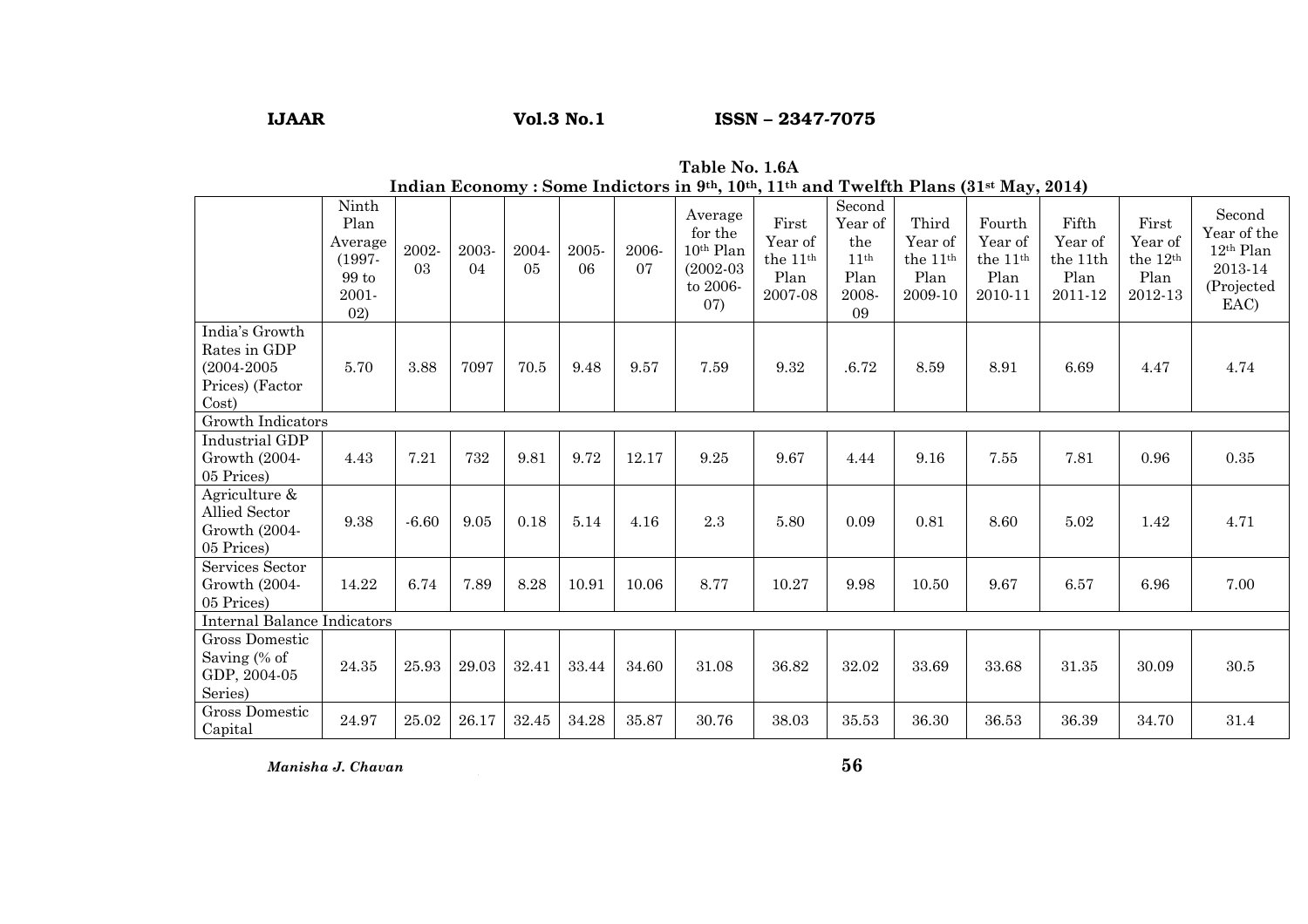## IJAAR Vol.3 No.1 ISSN – 2347-7075

| Formation./                        |          |       |       |         |         |         |       |         |         |         |         |         |         |         |
|------------------------------------|----------|-------|-------|---------|---------|---------|-------|---------|---------|---------|---------|---------|---------|---------|
| Investment (%                      |          |       |       |         |         |         |       |         |         |         |         |         |         |         |
| of GDP, 2004-                      |          |       |       |         |         |         |       |         |         |         |         |         |         |         |
| (05)                               |          |       |       |         |         |         |       |         |         |         |         |         |         |         |
| Saving-                            | $-0.63$  | 0.91  | 2.86  | $-0.05$ | $-0.84$ | 1.27    | 0.32  | $-1.21$ | $-3.51$ | $-2.61$ | $-2.85$ | $-504$  | $-4.61$ | $-0.90$ |
| Investment Gap                     |          |       |       |         |         |         |       |         |         |         |         |         |         |         |
| Fiscal Deficit (%                  |          |       |       |         |         |         |       |         |         |         |         |         |         |         |
| of GDP, 2004-05                    | 5.73     | 5.73  | 4.34  | 3.88    | 3.96    | 3.32    | 4.25  | 2.54    | 5.99    | 6.46    | 4.79    | 5.70    | 4.90    | $4.5\,$ |
| Series)                            |          |       |       |         |         |         |       |         |         |         |         |         |         |         |
| Rate of Inflation                  |          |       |       |         |         |         |       |         |         |         |         |         |         |         |
| $(WPI)$ –                          | 4.86     | 3.40  | 5.50  | 6.50    | 4.40    | 6.50    | 5.26  | 4.82    | 8.00    | 3.60    | 9.60    | 8.80    | 7.50    | 5.9     |
| Average                            |          |       |       |         |         |         |       |         |         |         |         |         |         |         |
| Rate of Inflation                  |          |       |       |         |         |         |       |         |         |         |         |         |         |         |
| $(CPI-IW)$ –                       | 3.80     | 4.10  | 3.80  | 3.90    | 4.20    | 6.80    | 4.56  | 6.20    | 9.10    | 12.30   | 10.50   | 8.40    | 10.20   | 9.5     |
| Average                            |          |       |       |         |         |         |       |         |         |         |         |         |         |         |
| M3 Growth                          |          |       |       |         |         |         |       |         |         |         |         |         |         |         |
| (Annual, end                       | 16.49    | 14.00 | 15.90 | 20.00   | 22.10   | 20.50   | 18.50 | 19.20   | 16.20   | 15.80   | 13.40   | 17.00   | 14.10   | 15.0    |
| December)                          |          |       |       |         |         |         |       |         |         |         |         |         |         |         |
| <b>External Balance Indicators</b> |          |       |       |         |         |         |       |         |         |         |         |         |         |         |
| Export Growth                      | 5.67     | 20.36 | 23.23 | 28.51   | 23.47   | 22.53   | 23.2  | 28.94   | 13.72   | $-.49$  | 37.34   | 23.67   | $-1.03$ | $\!.9$  |
| $(US$ $$bn)$                       |          |       |       |         |         |         |       |         |         |         |         |         |         |         |
| Import Growth                      | $5.31\,$ | 15.56 | 24.03 | 49.63   | 32.13   | 21.39   | 28.15 | 35.08   | 19.76   | $-2.56$ | 26.78   | 31.07   | 0.54    | $-7.2$  |
| $(US$ $$bn)$                       |          |       |       |         |         |         |       |         |         |         |         |         |         |         |
| Current                            |          |       |       |         |         |         |       |         |         |         |         |         |         |         |
| Account (% of                      | $-0.27$  | 1.20  | 2.30  | $-0.30$ | $-1.20$ | $-1.00$ | 0.20  | $-1.30$ | $-2.30$ | $-2.80$ | $-2.70$ | $-4.20$ | $-4.70$ | $-1.7$  |
| GDP, 2004-05                       |          |       |       |         |         |         |       |         |         |         |         |         |         |         |
| Series)                            |          |       |       |         |         |         |       |         |         |         |         |         |         |         |
| Debt Service                       | 17.12    | 16.00 | 16.10 | 5.90    | 10.10   | 4.70    | 10.56 | 4.80    | 4.40    | 5.80    | 4.30    | 6.00    | 4.50    | 4.5     |
| Ratio                              |          |       |       |         |         |         |       |         |         |         |         |         |         |         |

Source : Data book compiled for use of Planning Commission, Planning Commission, Government of India Data book for  $DCH: 3^{rd}$  DCH :  $3^{rd}$  June 2014, p. 20 http://planningcommission.gov.in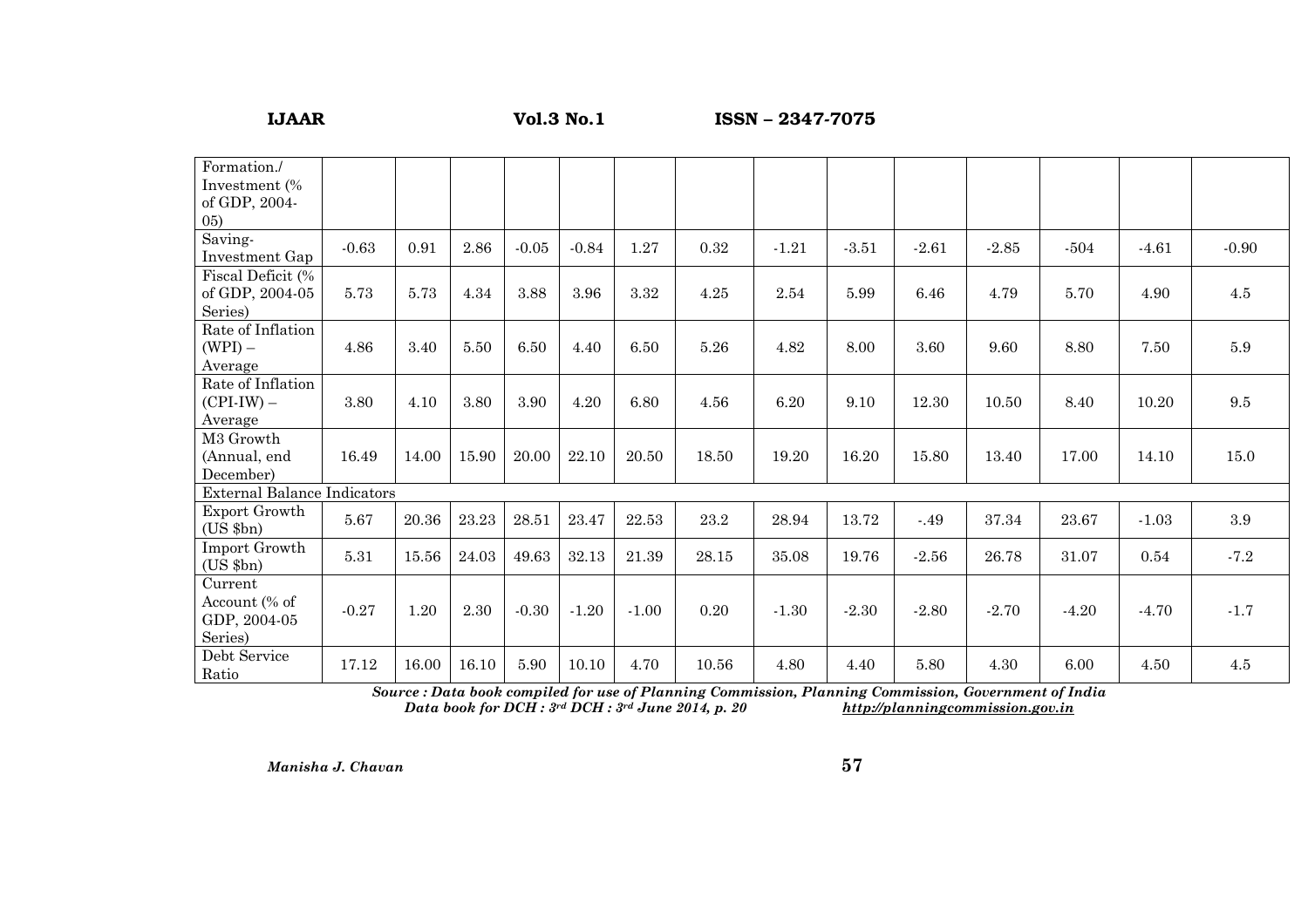|                                                                 |         | 2012-13 (FY 2013) |                |                |                | 2013-14 (FY 2014) | % Change<br>over<br><b>Previous</b><br>Year |                |             |             |
|-----------------------------------------------------------------|---------|-------------------|----------------|----------------|----------------|-------------------|---------------------------------------------|----------------|-------------|-------------|
|                                                                 | Q1      | Q2                | Q <sub>3</sub> | Q <sub>4</sub> | Q <sub>1</sub> | Q2                | Q <sub>3</sub>                              | Q <sub>4</sub> | 2012-<br>13 | 2013-<br>14 |
| 1. Agriculture,<br>$\&$<br>Forestry<br>Fishing                  | 1.82    | 1.77              | 0.77           | 1.59           | 4.01           | 5.03              | 3.69                                        | 6.33           | 1.42        | 4.71        |
| $\&$<br>2. Mining<br>Quarrying                                  | $-1.08$ | $-0.13$           | $-2.04$        | $-4.79$        | $-3.88$        | 0.00              | $-1.19$                                     | $-0.45$        | $-2.16$     | $-1.38$     |
| 3. Manufacturing                                                | $-1.08$ | $-0.03$           | 2.50           | 3.04           | $-1.16$        | 1.34              | $-1.51$                                     | $-1.41$        | 1.14        | $-0.71$     |
| 4. Electricity, Gas<br>$\&$<br>Water<br>Supply                  | 4.22    | 1.33              | 2.60           | 0.92           | 3.77           | 7.80              | 5.00                                        | 7.17           | 2.26        | 5.92        |
| 5. Construction                                                 | 2.76    | $-1.85$           | 1.00           | 2.40           | 1.05           | 4.43              | 0.63                                        | 0.69           | 1.11        | 1.64        |
| 6. Trade, Hotels,<br>Transport                                  | 4.01    | 5.57              | 5.87           | 4.84           | 1.59           | 3.59              | 2.88                                        | 3.88           | 5.07        | 3.02        |
| 7. Financing,<br>Insurance,<br>Real Estate &<br><b>Business</b> | 11.67   | 10.65             | 10.18          | 11.18          | 12.89          | 12.08             | 14.13                                       | 12.39          | 10.92       | 12.87       |
| 8. Community,<br>$\&$<br>Social<br>Personal                     | 7.62    | 7.39              | 4.04           | 2.76           | 10.59          | 3.56              | 5.74                                        | 3.30           | 5.31        | 5.55        |
| GDP at Factor<br>Cost                                           | 4.46    | 4.62              | 4.35           | 4.44           | 4.66           | 5.15              | 4.56                                        | 4.61           | 4.4         | 4.74        |

Table No. 1.7A : Quarterly GDP by Activity at Factor Cost (at Const. 2004-05 Prices) (% GDP, %YoY) – Summary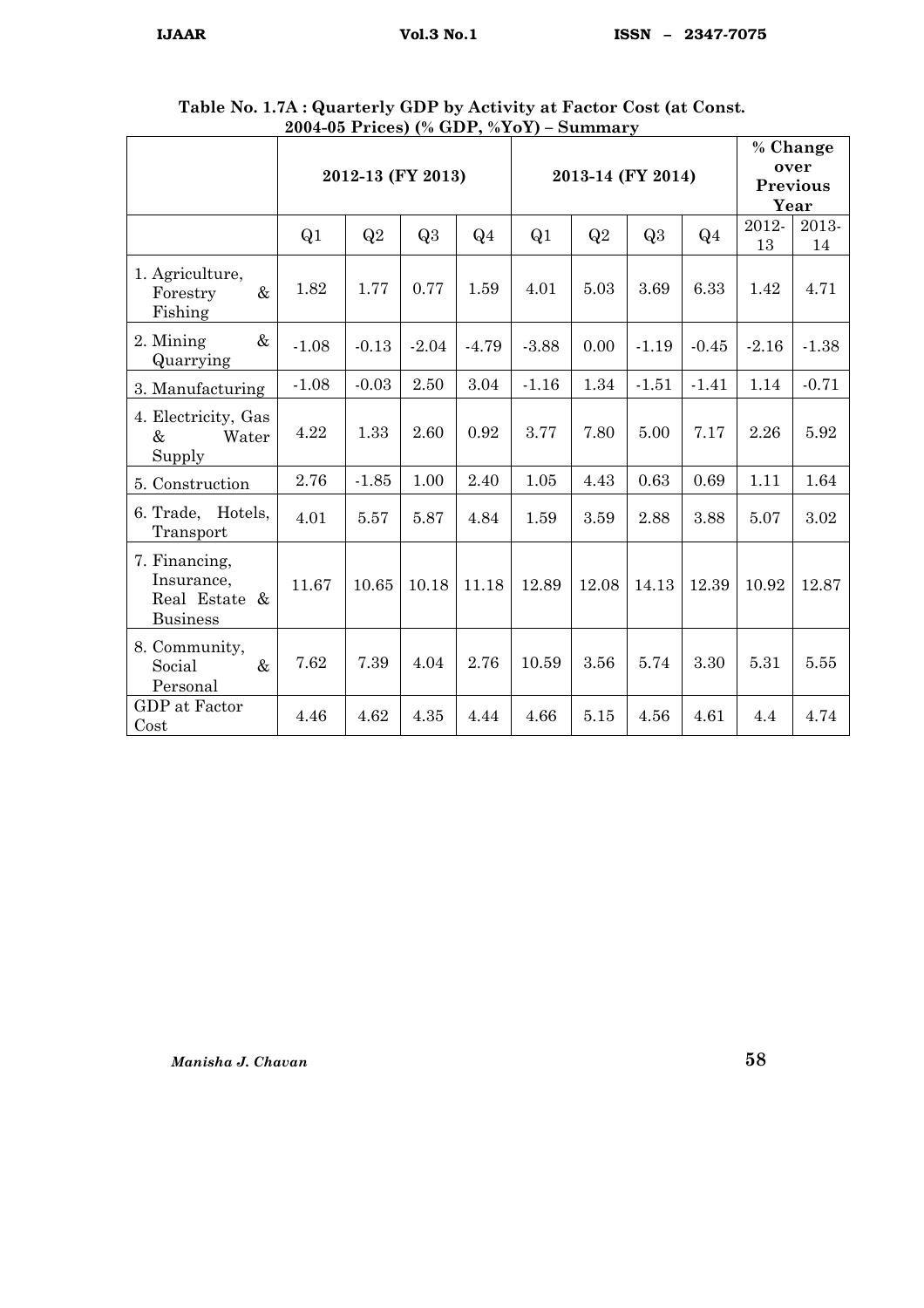| $r$ rices) (70 GDT, 70 FOT) – Summary                           |       |                   |       |                |         |                   |                                 |                |         |       |  |
|-----------------------------------------------------------------|-------|-------------------|-------|----------------|---------|-------------------|---------------------------------|----------------|---------|-------|--|
|                                                                 |       |                   |       |                |         |                   | % Change                        |                |         |       |  |
|                                                                 |       | 2012-13 (FY 2013) |       |                |         | 2013-14 (FY 2014) | over<br><b>Previous</b><br>Year |                |         |       |  |
|                                                                 |       |                   |       |                |         |                   |                                 |                |         |       |  |
|                                                                 | Q1    | Q2                | Q3    | Q <sub>4</sub> | Q1      | Q2                | Q3                              | Q <sub>4</sub> | 2012-   | 2013- |  |
|                                                                 |       |                   |       |                |         |                   |                                 |                | 13      | 14    |  |
| 1. Agriculture,<br>$\&$<br>Forestry<br>Fishing                  | 10.91 | 10.01             | 8.51  | 10.00          | 12.69   | 18.15             | 18.09                           | 14.45          | 9.73    | 15.89 |  |
| 2. Mining<br>$\&$<br>Quarrying                                  | 4.44  | 4.17              | 1.09  | $-7.64$        | $-5.05$ | 3.02              | 1.36                            | 1.05           | $-0.13$ | 0.11  |  |
| 3. Manufacturing                                                | 4.39  | 6.45              | 8.35  | 8.08           | 2.06    | 3.78              | 1.36                            | 1.72           | 6.85    | 2.21  |  |
| 4. Electricity,<br>Gas & Water<br>Supply                        | 13.58 | 18.51             | 16.55 | 14.64          | 27.06   | 27.81             | 29.33                           | 32.53          | 15.82   | 29.22 |  |
| 5. Construction                                                 | 12.19 | 7.48              | 10.01 | 10.97          | 5.95    | 11.38             | 7.74                            | 6.02           | 10.18   | 7.69  |  |
| 6. Trade, Hotels,<br>Transport                                  | 10.37 | 12.93             | 13.24 | 12.13          | 6.03    | 9.90              | 8.64                            | 7.28           | 12.18   | 7.97  |  |
| 7. Financing,<br>Insurance,<br>Real Estate &<br><b>Business</b> | 17.90 | 17.45             | 16.44 | 16.49          | 18.69   | 20.13             | 22.11                           | 18.81          | 17.05   | 19.94 |  |
| 8. Community,<br>$\&$<br>Social<br>Personal                     | 18.80 | 18.51             | 14.94 | 13.44          | 18.54   | 12.41             | 14.54                           | 9.85           | 16.22   | 13.50 |  |
| GDP at Factor<br>Cost                                           | 11.91 | 12.58             | 11.73 | 11.41          | 10.59   | 12.71             | 12.76                           | 10.18          | 11.88   | 11.54 |  |

Table No. 1.7B : Quarterly GDP by Activity at Factor Cost (at Current Prices) (% GDP, %YoY) – Summary

Data book compiled for use of Planning Commission, Planning Commission, Government of India Data book for DCH : 3rd DCH : 3rd June 2014, p. 21 http://planningcommission.gov.in

## CONCLUSIONS:

- 1. Industrial growth rate as compared to planning period has improved but growth not even.
- 2. The economy GDP growth rate has improved a lot in post reform period mainly due to better performance of the service sector and industrial sector. Agricultural growth rate needs acceleration in reform period and the government both Centre and States have to focus upon new strategy to improve agricultural growth rate.